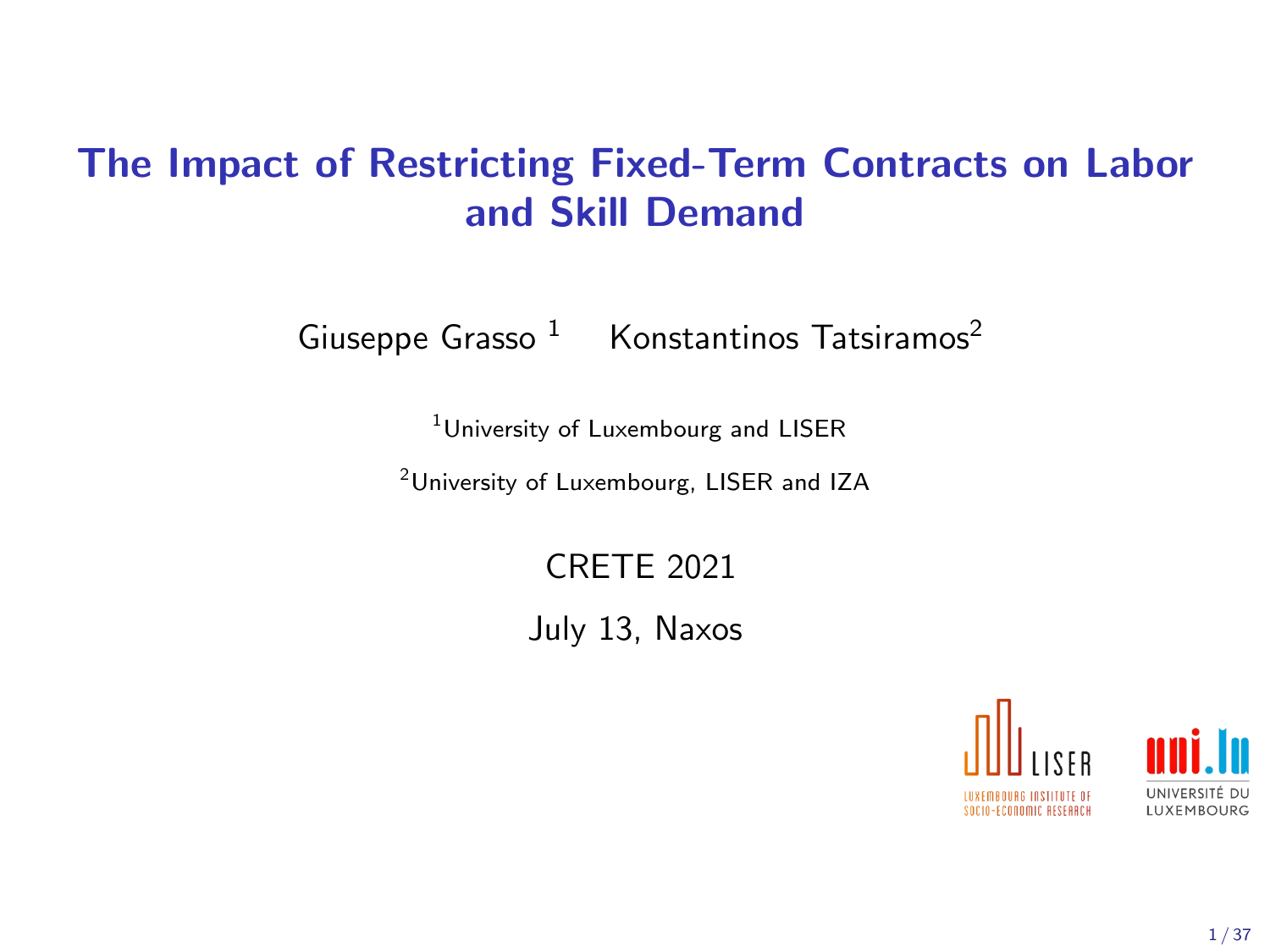### **Motivation**

- **In Growing divergence in the forms of employment in Europe due to labor market** liberalization since 1980s:
	- Regular open-ended contracts: subject to stringent employment protection;
	- $\blacktriangleright$  Fixed-term contracts: subject to less stringent rules and protection.
- In recent years: new contract types (e.g., variable hours contracts, platform work).
- $\blacktriangleright$  This labor market segmentation/duality creates a tension:
	- $\blacktriangleright$  Firms have flexibility to adjust the level and composition of workforce;
	- ▶ Workers face employment and earnings instability affecting well-being and increasing inequality.
- $\triangleright$  Policy response aims at striking a balance in two ways:
	- $\blacktriangleright$  Reducing protection of permanent contracts;
	- Increasing the cost of hiring under fixed-term contracts.
- ▶ Previous studies have documented the effects of liberalization of fixed-term contracts and reforming permanent contracts.
- $\blacktriangleright$  However, very little is still known about the way in which firms respond to restrictions in the use of fixed-term contracts.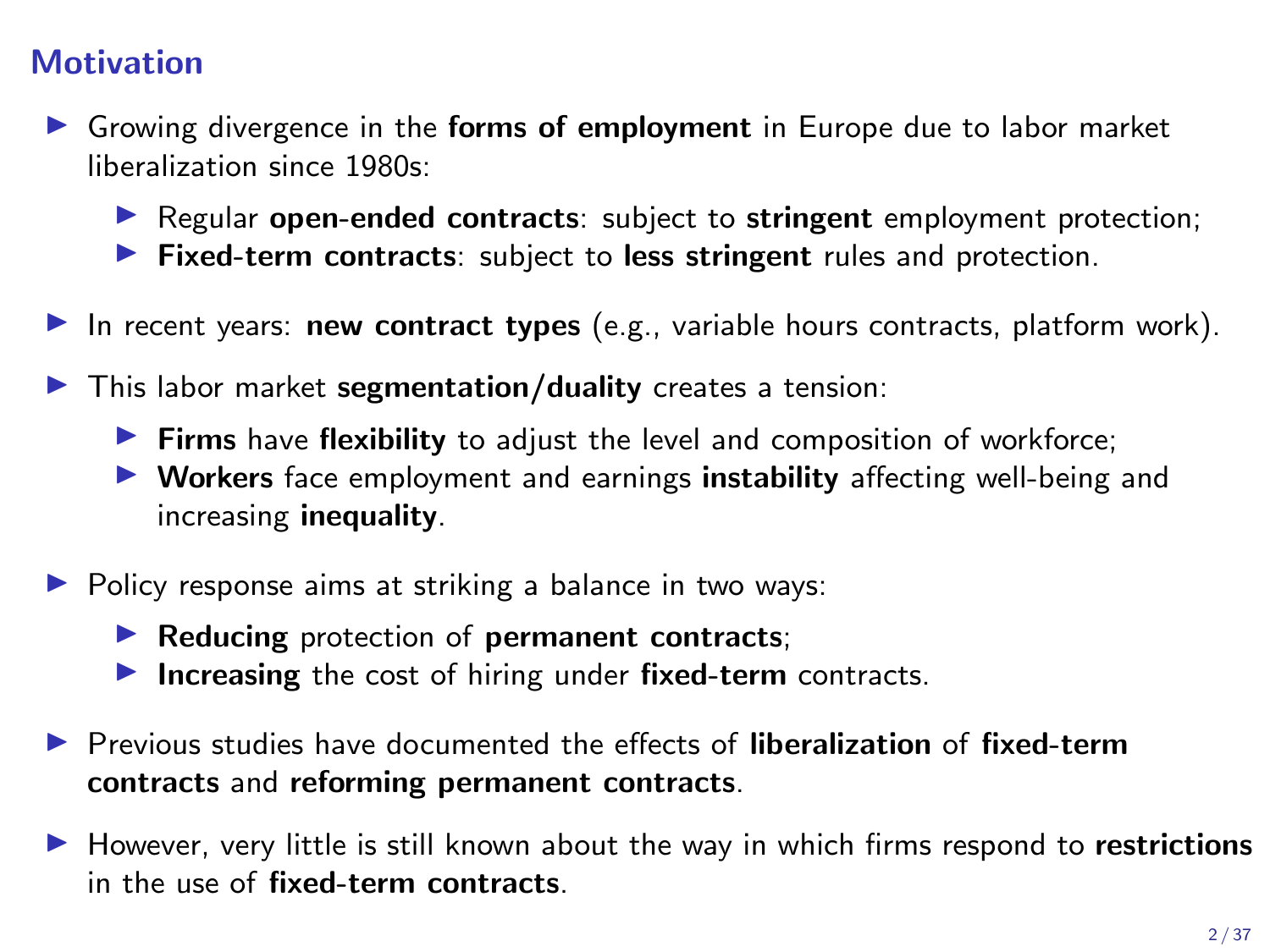### Research Question

- $\triangleright$  What is the impact of increasing the cost of hiring through fixed-term contracts on firms' labor and skill demand?
- $\triangleright$  Firms may adjust their hiring policies by changing the level and composition of their workforce across all type of contracts, including flexible and permanent ones.
- Inderstanding these labor demand adjustments is important for evaluating the efficiency of the policy response.
- $\triangleright$  Does restricting flexibility for firms lead to more stability for workers?
- $\triangleright$  What if firms' reaction leads to lower employment opportunities for the most vulnerable workers that policymakers intend to protect?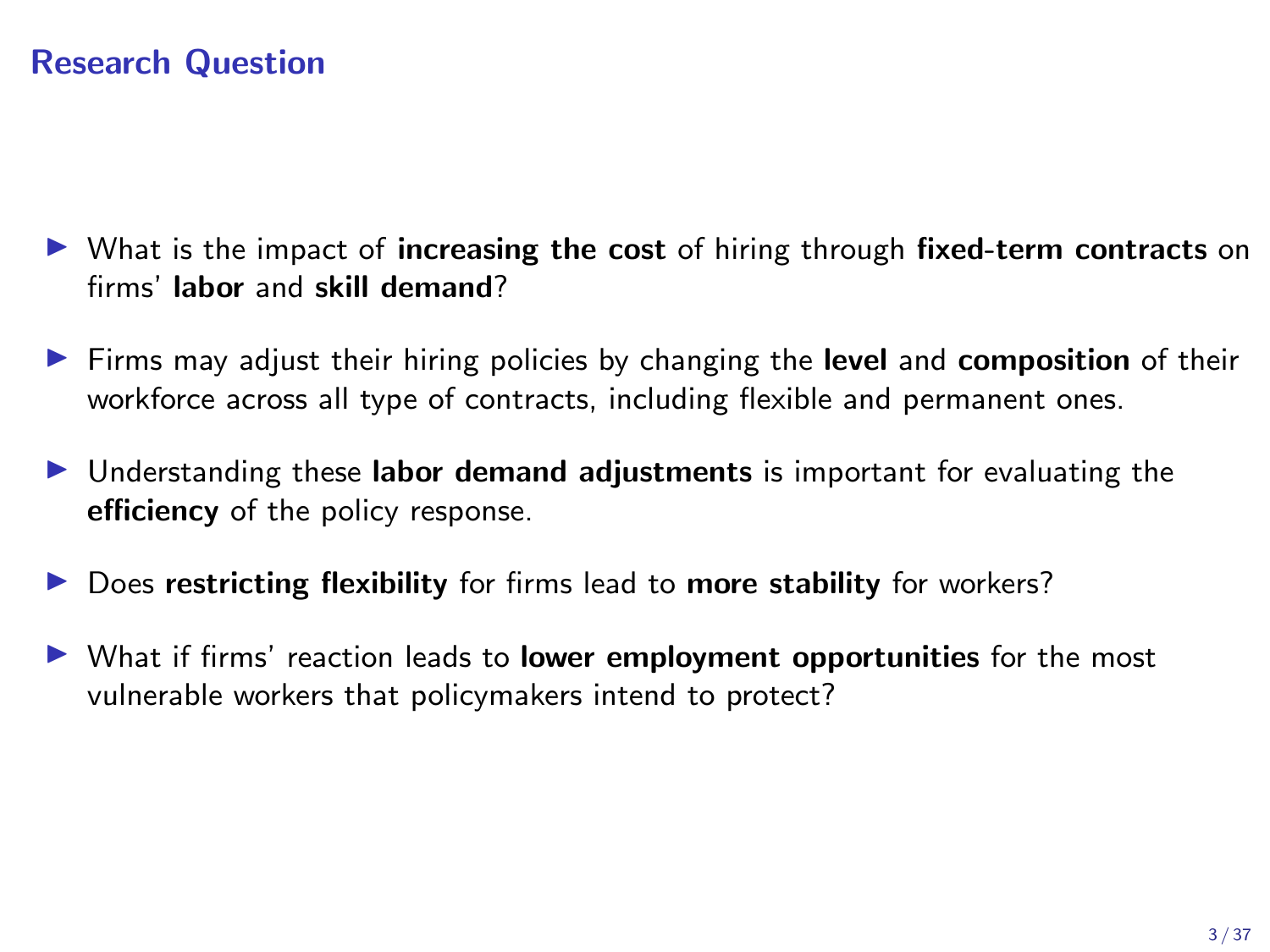### This Paper

- $\triangleright$  We exploit a 2018 Italian labor law reform, which increased the cost of fixed-term contracts, while leaving that of open-ended contracts unchanged.
- $\triangleright$  We base the analysis on a unique data source covering the near universe of **online job** vacancies (OJVs) in Italy.
	- $\triangleright$  Characterize the demand for labor under different contractual arrangements, including detailed human capital and specific skill requirements.
- Identification is based on a difference-in-differences research design:
	- $\blacktriangleright$  Exploit variation in firms' exposure to the reform due to heterogenous reliance on fixed-term contracts;
	- In This difference in reliance to fixed-term contracts is driven by varying reactions to earlier labor market reforms.
- $\triangleright$  We compare the **evolution** of **labor demand** by contract type, as well as by specific skill requirements, between firms which were **more exposed** to the higher cost of hiring through fixed-term contracts due to the reform and their less exposed counterparts.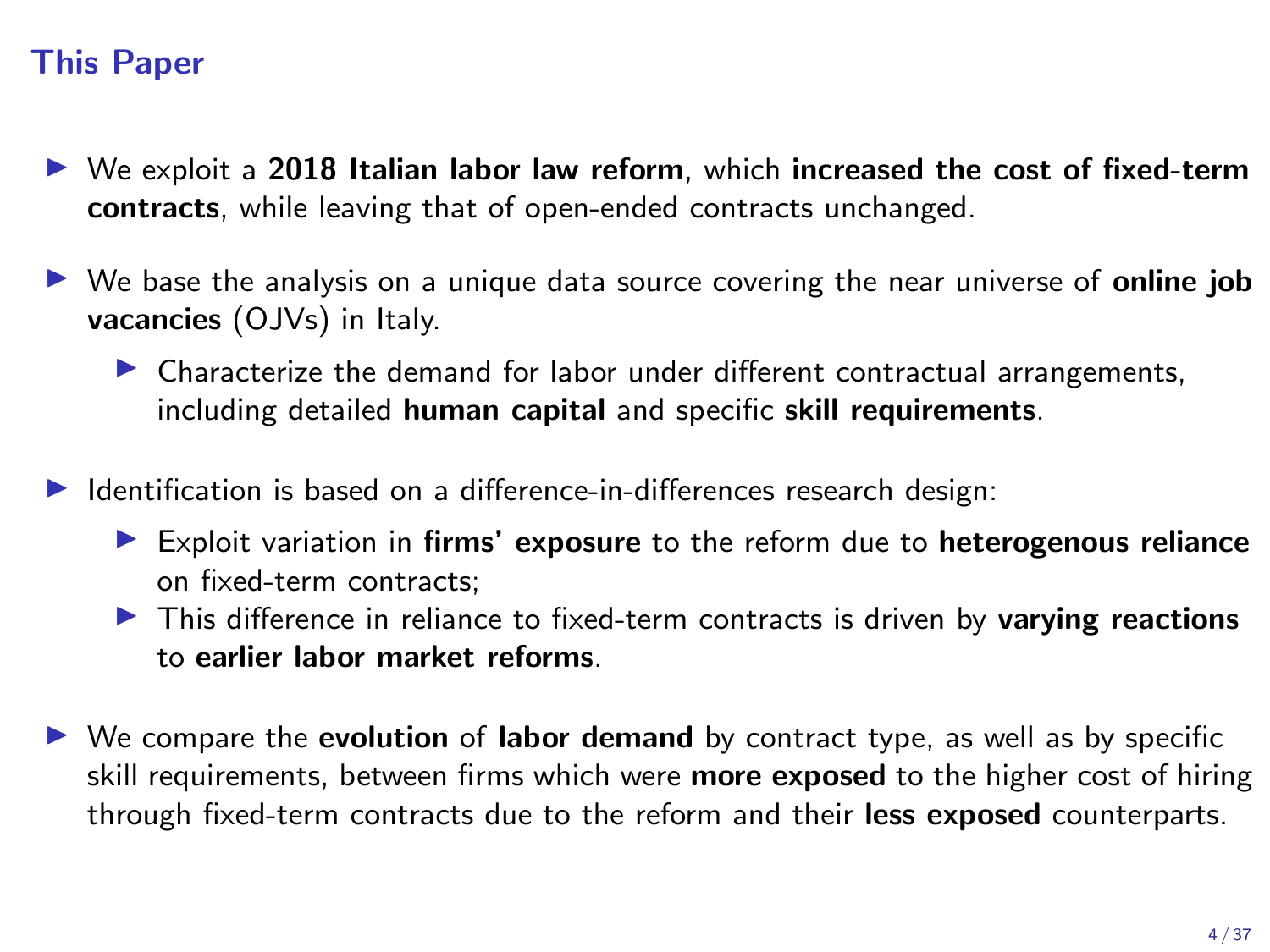### Related Literature

- ▶ Labor Market Effects of Fixed-Term Contracts (FTCs) regulation: Autor and Houseman (2010); Booth et al. (2002); Cahuc et al. (2021); Cappellari et al. (2012); Daruich et al. (2020); Dolado et al. (2012); García-Pérez et al. (2018); Güell and Petrongolo (2007).
- $\triangleright$  Role of FTCs as screening tool; signaling/adverse selection in hiring: Ballance et al. (2020); Faccini (2014); Kuhnen and Oyer (2016); Portugal and Varejão (2009); Weinstein (2018).
- Gaps in job tasks and skill content between FTCs and OECs: Kahn  $(2018)$ .
- Data using OJVs and trends in skill demand and other LM outcomes: Acemoglu et al. (2020); Azar et al. (2018); Deming and Kahn (2018); Hershbein and Kahn (2018); Modestino et al. (2016, 2020).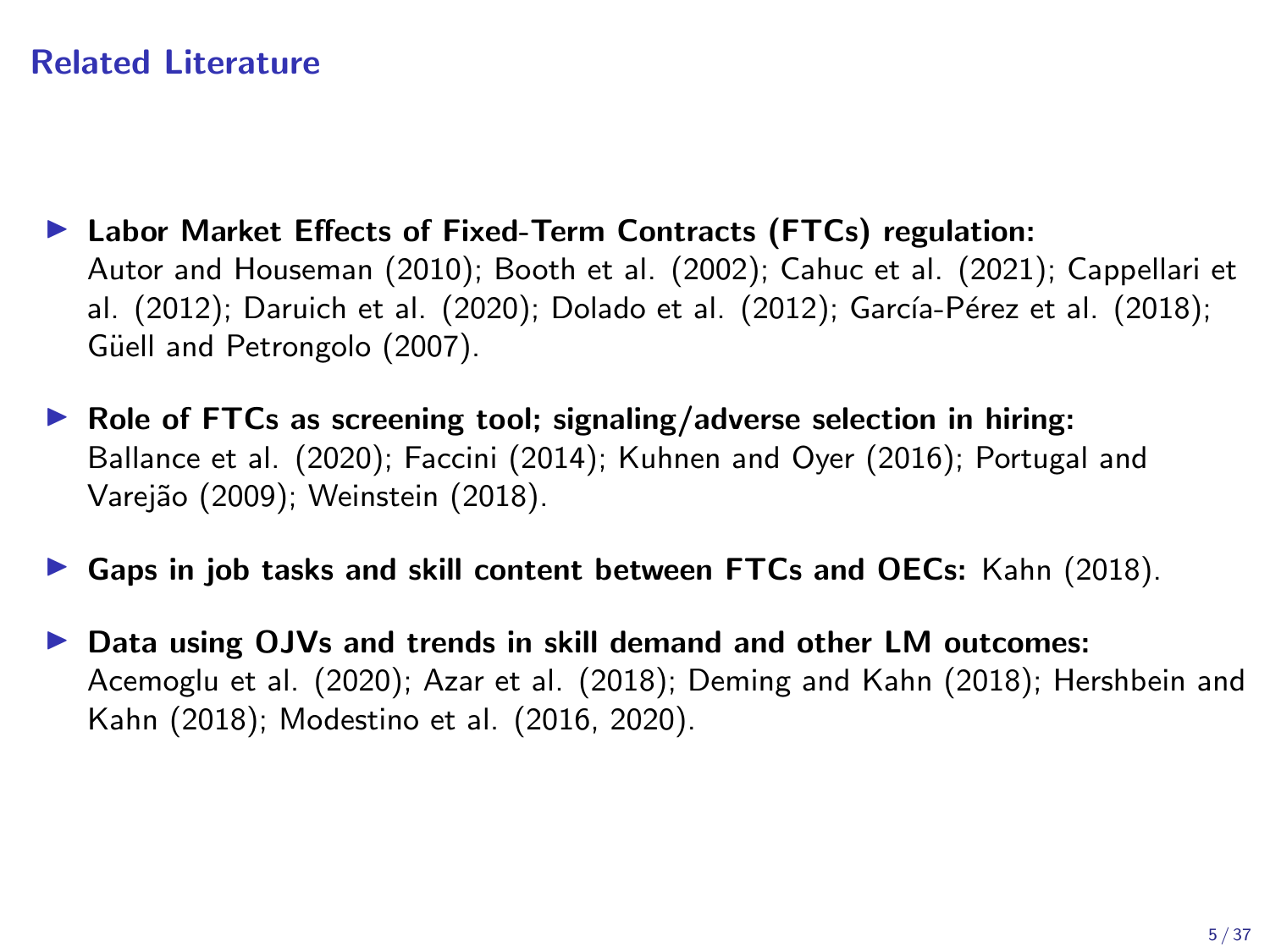### Preview of Findings

- $\blacktriangleright$  Higher cost of fixed-term contracts leads to **higher demand** for permanent and **lower** demand for temporary workers.
	- In Large degree of substitution between temporary and permanent contracts; the reform was successful in promoting hiring workers under permanent contracts.
- ► Lower demand for temporary workers: affecting workers with low education and experience.
- I Higher demand for permanent workers: directed towards more educated and experienced workers and with specific skills such as cognitive, managerial, computer and soft skills.
- $\triangleright$  Restricting the use of fixed-term contracts encouraged firms to hire more permanent workers but with a change in the composition of their workforce.
	- $\triangleright$  More qualified workers faced higher demand but less qualified workers experienced lower employment opportunities.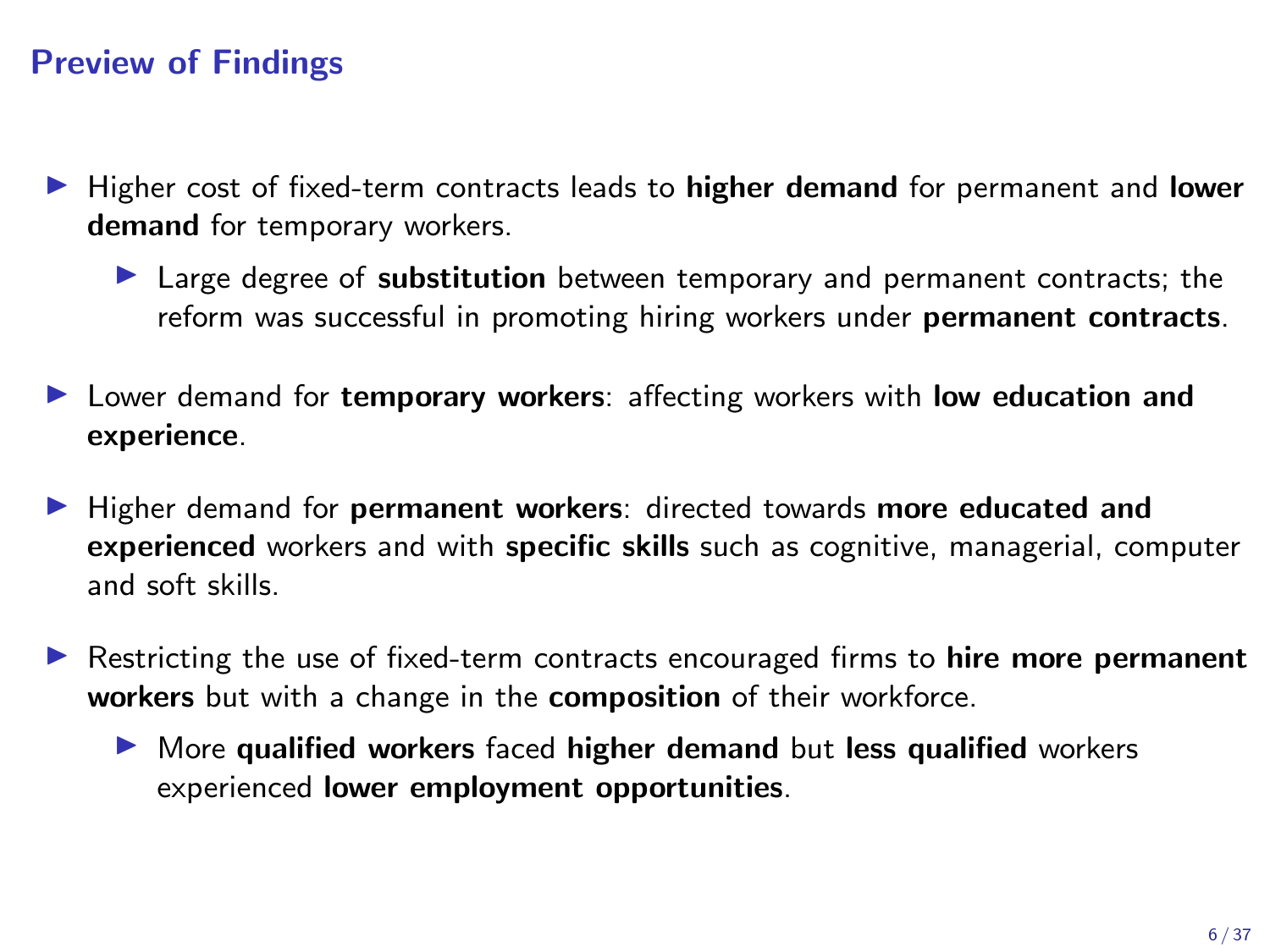## **Outline**

- $\blacktriangleright$  Institutional Setting
- $\blacktriangleright$  Data
- Research Design
- $\blacktriangleright$  Results
- $\blacktriangleright$  Conclusion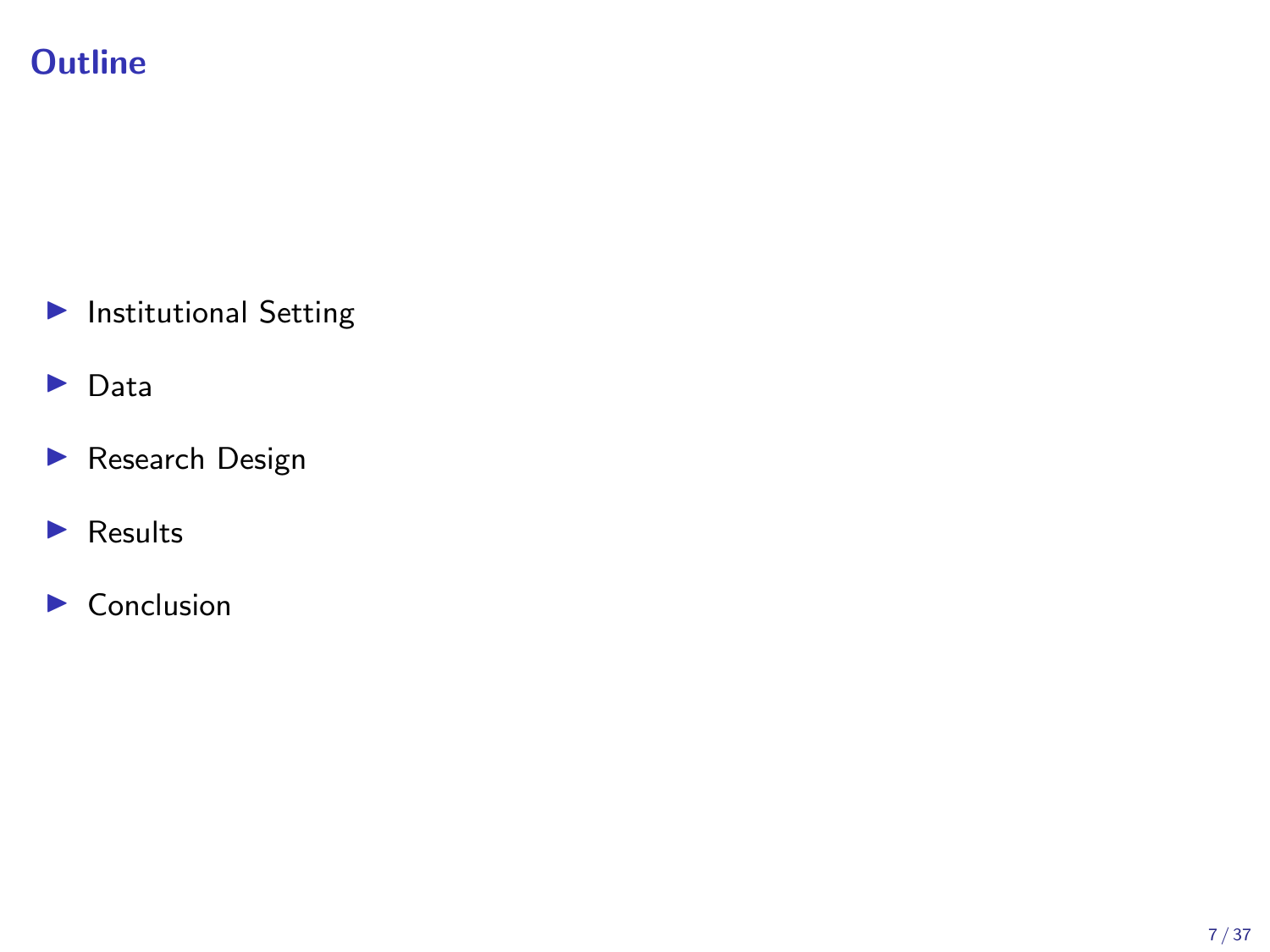### Institutional Setting

### The 2018 temporary contracts reform: Decreto Dignità (DD)

- Implemented in August 2018 with the aim to "curb precarious employment":
	- In shortened maximum duration of overall temporary work relationship (from 36 to 24 months);
	- $\triangleright$  reduced the number of times termination date can be extended (from 5 to 4 times);
	- $\triangleright$  increased the social security contribution penalty rate for non-conversion to permanent (from 1.4 to 1.9% of pre-tax earnings);
	- $\triangleright$  re-introduced obligation to specify a "**broad" motivation** for choosing a fixed-term work relationship (for contracts of  $12+$  months).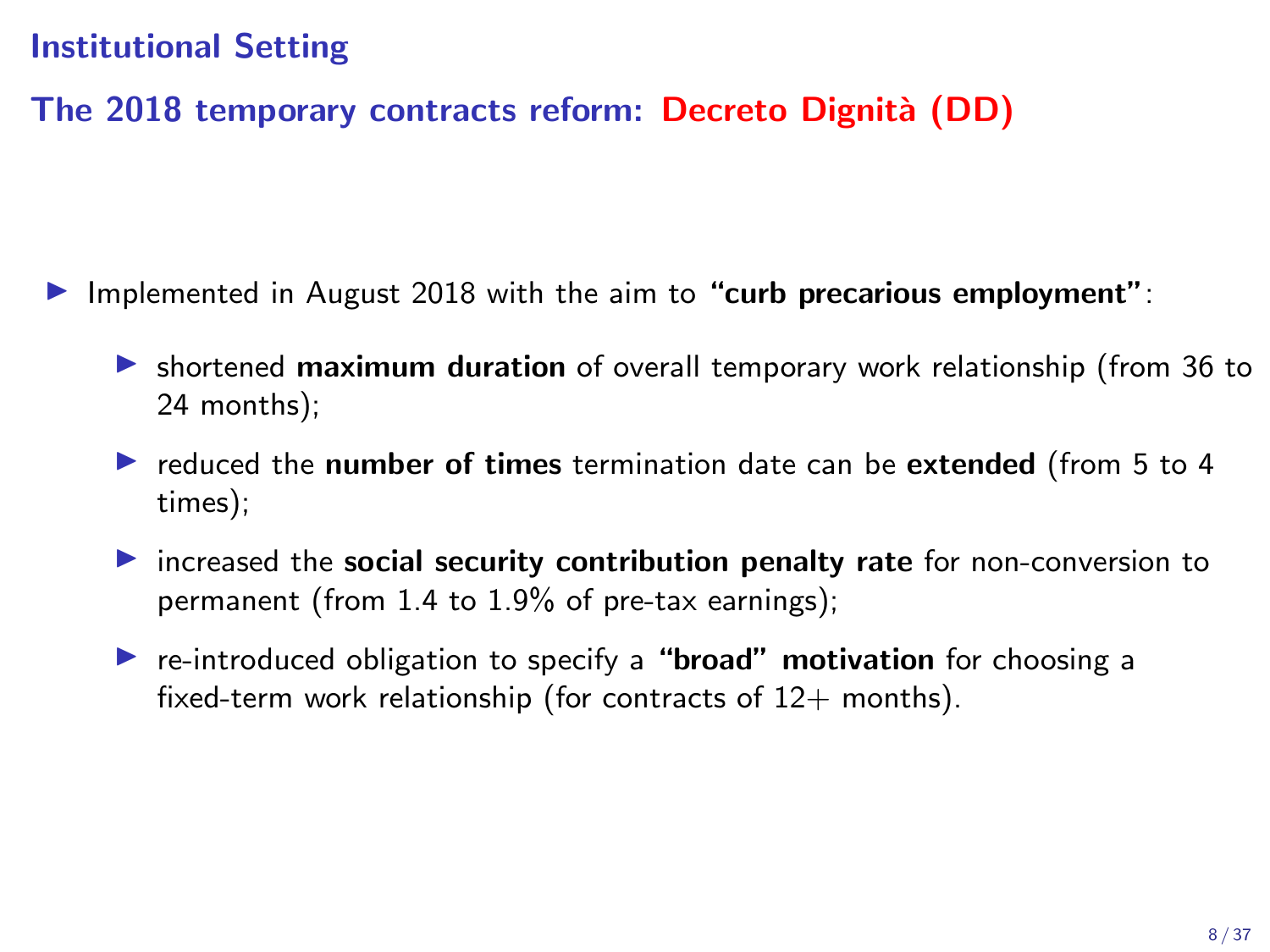### OECD Employment Protection Gap - Temp/Perm



Note: Own elaboration using OECD Indicators of Employment Protection data available on https://www.oecd.org/employment/emp/oecdindicatorsofemploymentprotection.htm. Variables used: Summary indicators v1 for EPR (regular) and EPT (temporary)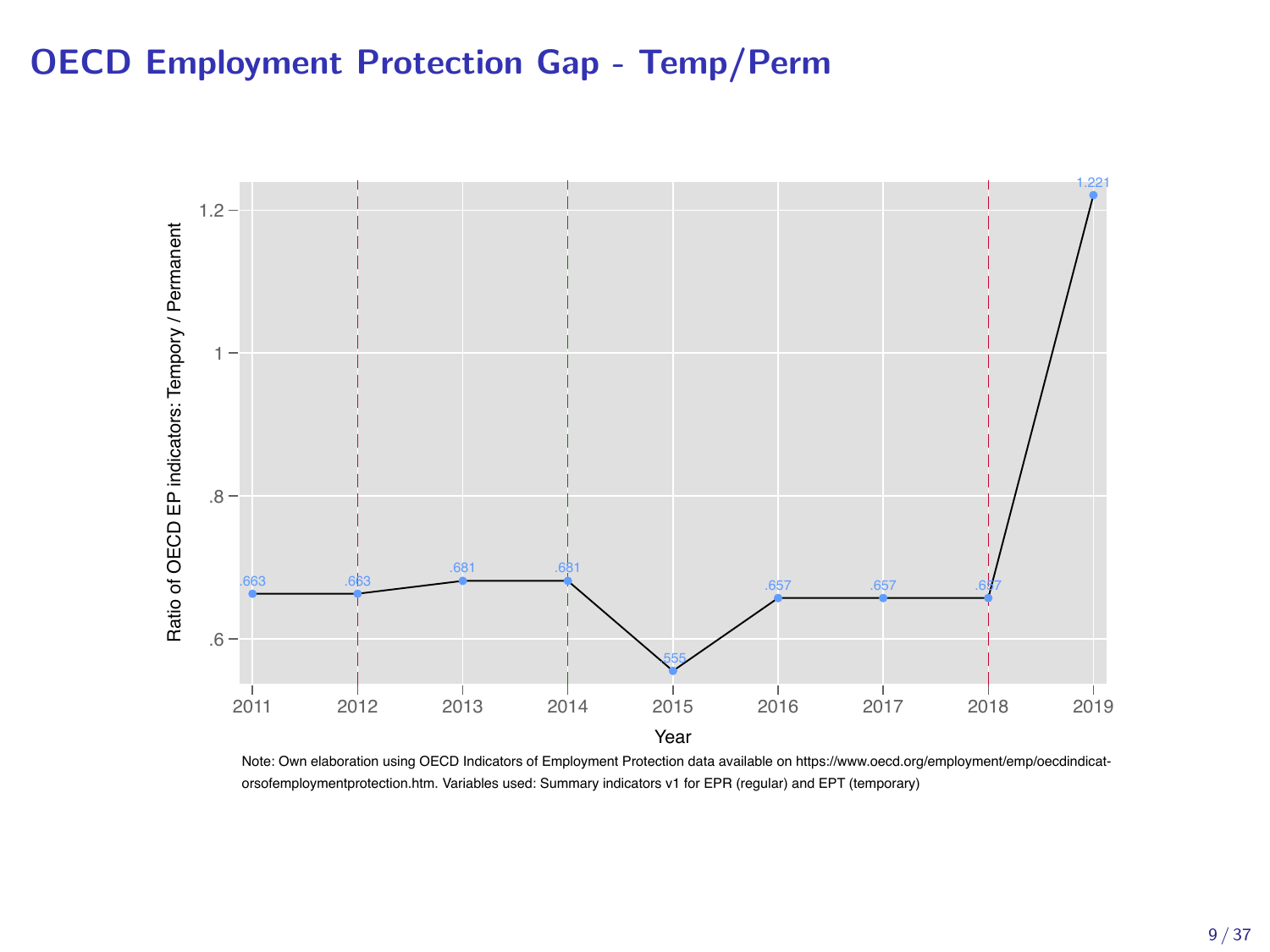### Time Evolution of Temporary Contracts



Note: Own elaboration using aggregate ISTAT Labor Force Survey data available on http://dati.istat.it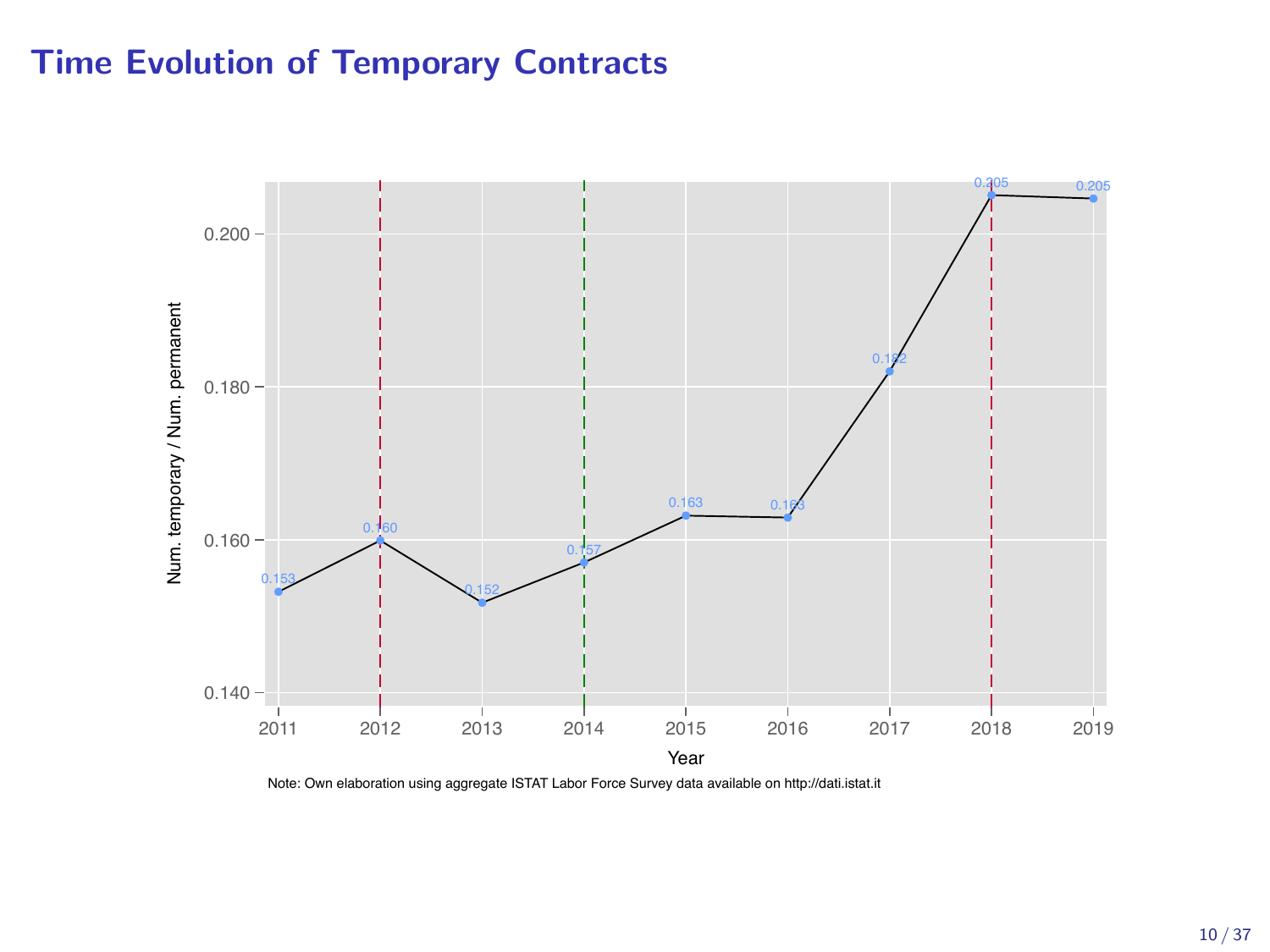### Data - Online Job Vacancies (OJVs)

- I Unique and rich information on labor and skill demand derived from a dataset covering the near-universe of online job vacancies (OJVs) for Italy for 2014-2019, produced by *Tabulaex*, a LM analytics company of the Burning Glass Technologies (BGT) group.
- We exploit detailed information advertised in the OJVs on:
	- ▶ province (NUTS-3), sector (NACE 1-dig), occupation (ISCO 1-dig)
	- $\blacktriangleright$  education and experience requirements
	- $\triangleright$  contractual arrangements (e.g. permanent, temporary contracts etc.)
	- $\blacktriangleright$  high-detail skill requirements (e.g. teamwork, Excel, problem solving)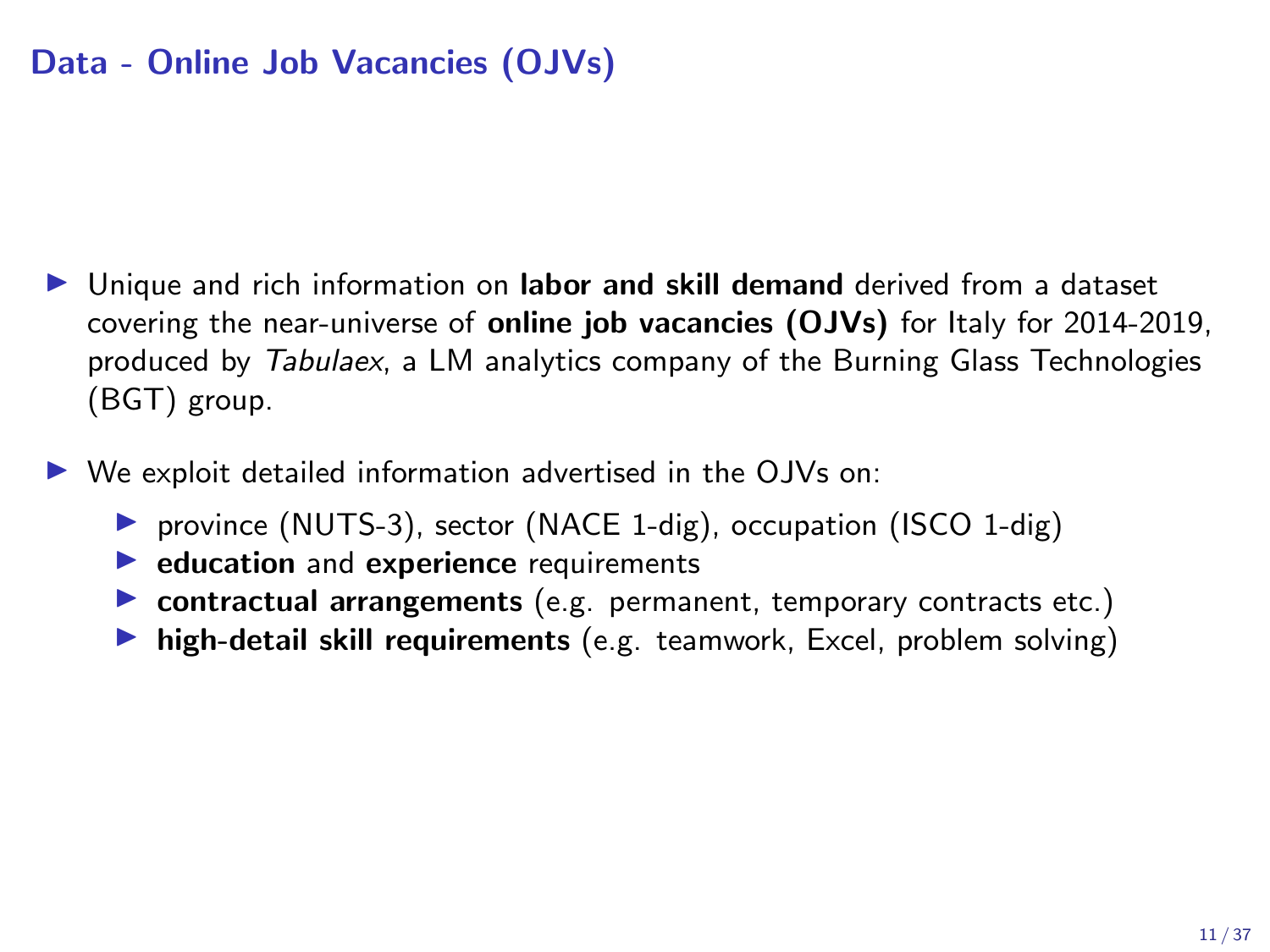- $\triangleright$  We map given keywords and phrases in the job ads, that identify granular skill requirements, into job skill categories:
	- $\blacktriangleright$  hard skills: cognitive, computer
	- $\triangleright$  soft skills: management, social
- $\triangleright$  For this exercise we follow Deming and Kahn (2018).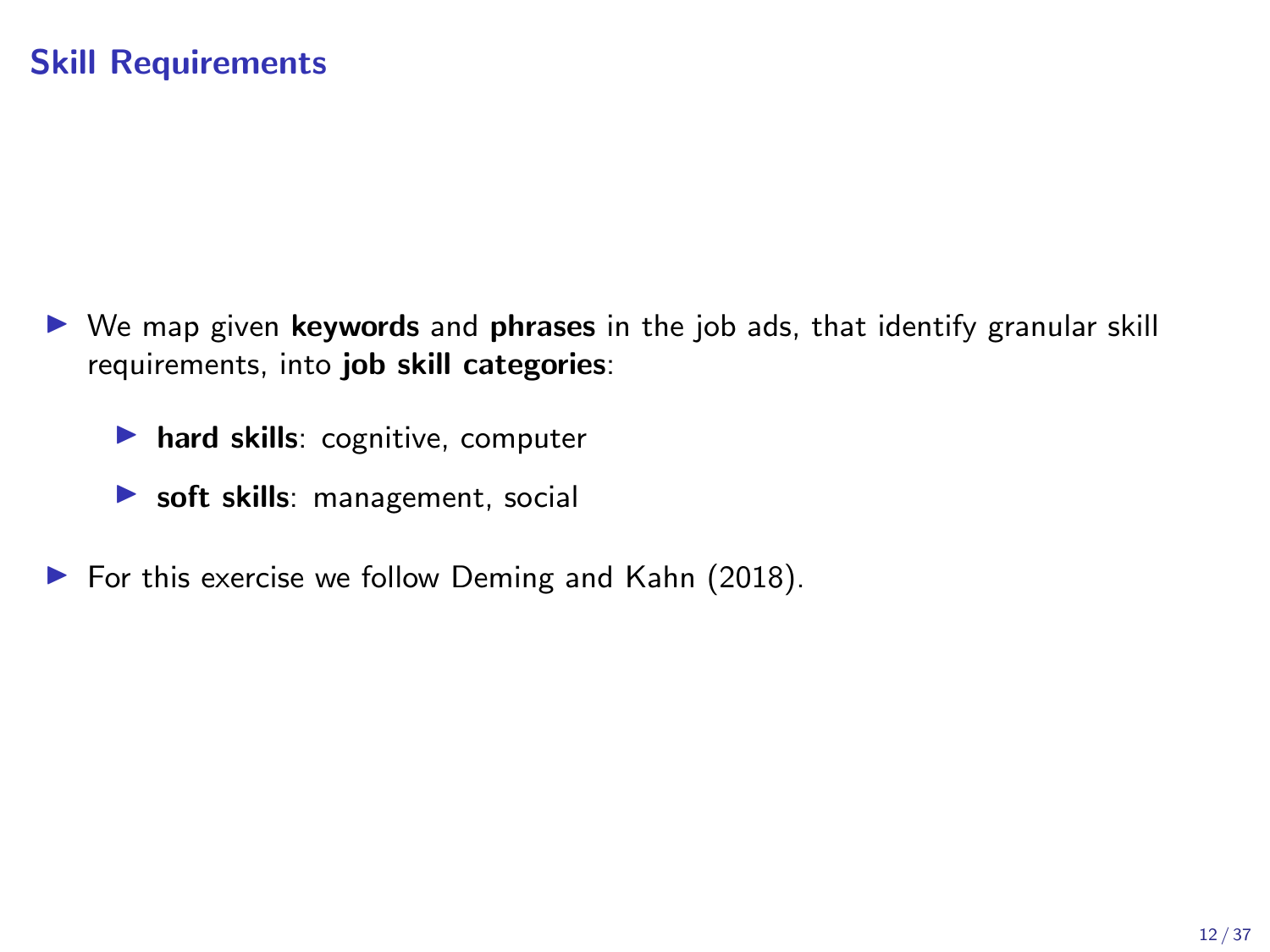## Job Skills Taxonomy

| 4 Aggregate Job Skills<br>(own aggregation) | 10 Job Skills<br>(D&K 2018) | Keywords and Phrases                                                                          |
|---------------------------------------------|-----------------------------|-----------------------------------------------------------------------------------------------|
| COGNITIVE                                   | Cognitive                   | Problem solving, research, analytical,<br>critical thinking, math, statistics                 |
| COGNITIVE                                   | Writing                     | Writing                                                                                       |
| MANAGEMENT                                  | Project Management          | Project management                                                                            |
| MANAGEMENT                                  | People Management           | Supervisory, leadership, management<br>(not project), mentoring, staff                        |
| MANAGEMENT                                  | Financial                   | Budgeting, accounting, finance, cost                                                          |
| <b>COMPUTER</b>                             | Computer (general)          | Computer, spreadsheets, common soft-<br>ware (e.g., Microsoft Excel, PowerPoint)              |
| COMPUTER                                    | Software (specific)         | Programming language or specialized<br>software (e.g., Java, SQL, Python)                     |
| SOCIAL                                      | Social                      | Communication, teamwork, collabora-<br>tion, negotiation, presentation                        |
| SOCIAL                                      | Character                   | Organized, detail oriented, multitasking,<br>time management, meeting deadlines,<br>energetic |
| SOCIAL                                      | Customer Service            | Customer, sales, client, patient                                                              |

See Deming and Kahn (2018) Table 1.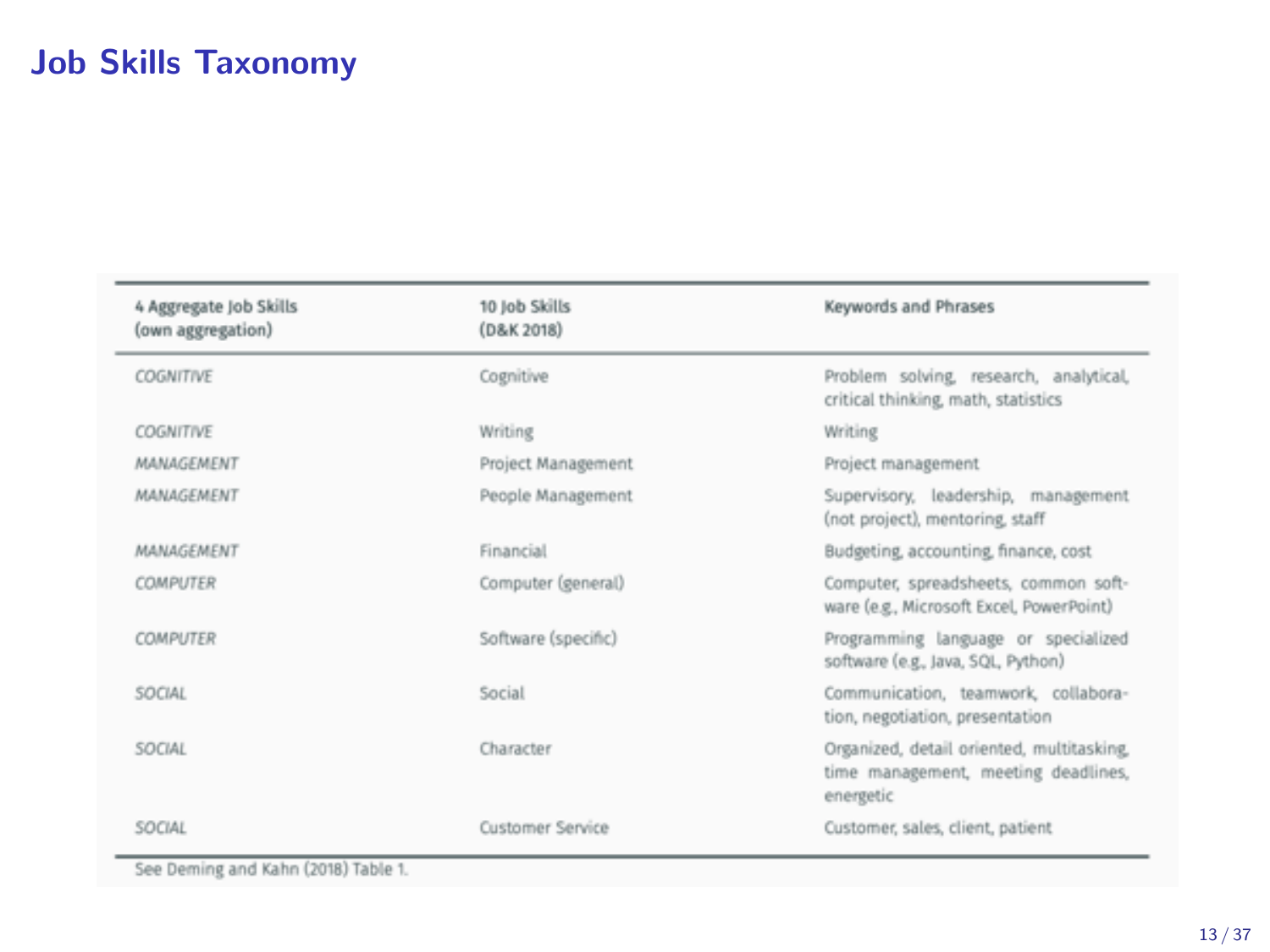## Descriptives - Requirements posted in OJVs

|                                    | Mean      | (Std. Dev.) |
|------------------------------------|-----------|-------------|
| Contract                           |           |             |
| Contractual arrangement stated     | 0.949     | (0.219)     |
| Permanent contract                 | 0.239     | (0.427)     |
| Temporary contract                 | 0.449     | (0.497)     |
| Self-employed position             | 0.166     | (0.372)     |
| Internship                         | 0.095     | (0.293)     |
| Education                          |           |             |
| Education requirement stated       | 0.998     | (0.048)     |
| Up to Secondary                    | 0.682     | (0.466)     |
| Post-Secondary                     | 0.316     | (0.465)     |
| Experience                         |           |             |
| Experience requirement stated      | 0.622     | (0.485)     |
| $0-1$ vrs                          | 0.181     | (0.385)     |
| $1-2$ yrs                          | 0.148     | (0.355)     |
| $>=2$ yrs                          | 0.294     | (0.455)     |
| Specific skills                    |           |             |
| Specific skill requirements stated | 0.847     | (0.360)     |
| Cognitive                          | 0.484     | (0.500)     |
| Management                         | 0.385     | (0.487)     |
| Computer                           | 0.437     | (0.496)     |
| Social                             | 0.700     | (0.458)     |
| N of online job vacancies (OJVs)   | 3.067.610 |             |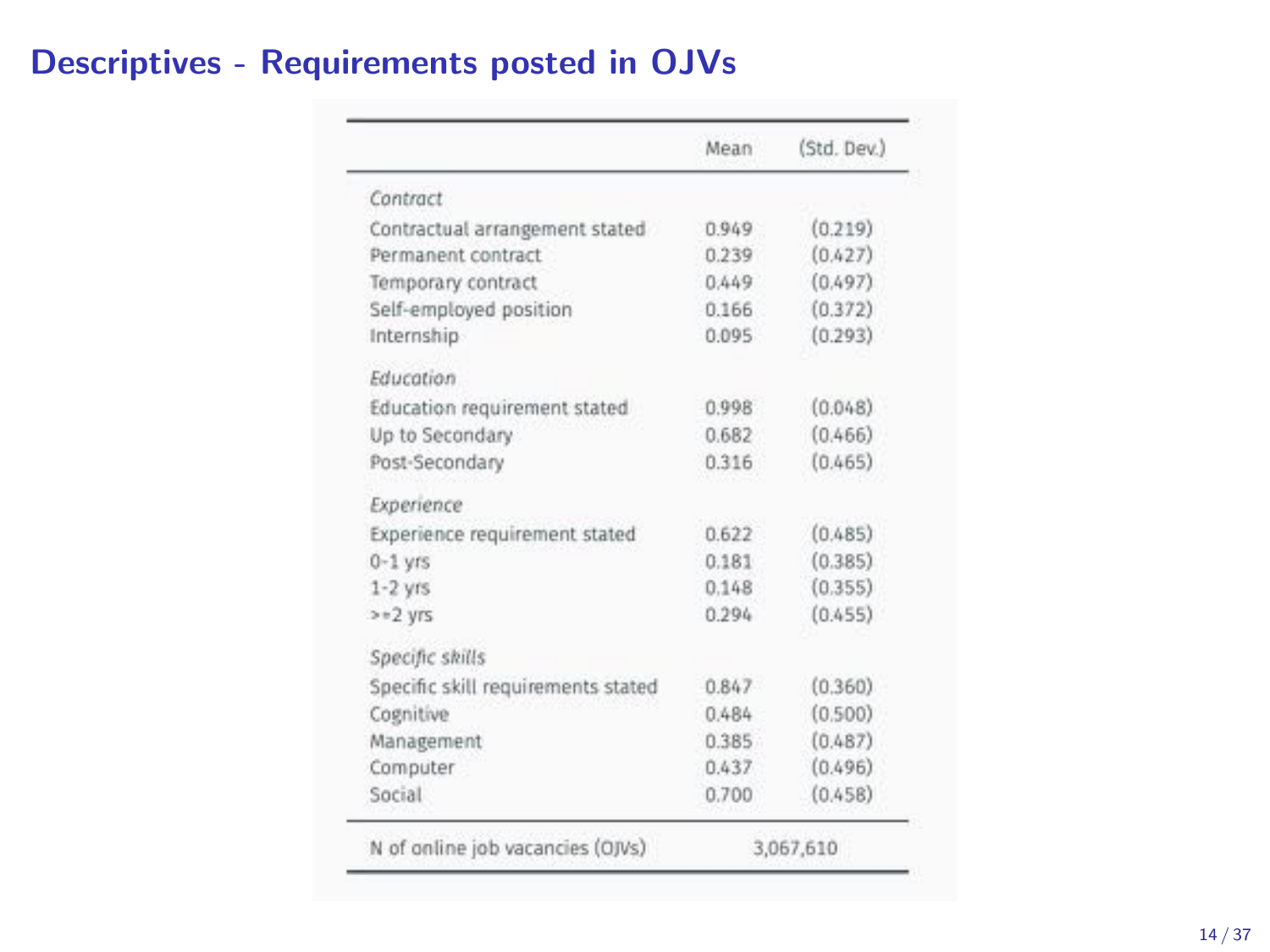### Research Design

- $\triangleright$  Since the policy reform does not separate treated from non-treated units, we construct an exposure-to-treatment measure following Hershbein and Kahn (2018).
- $\blacktriangleright$  Reliance to fixed-term contracts varies across sectors and across provinces.
	- $\blacktriangleright$  For example, tourism relies more on fixed-term contracts, while some areas are more touristic than others.
- $\blacktriangleright$  Reliance to fixed-term contracts also varies over time due to past institutional changes.
- $\triangleright$  We exploit the change in reliance to fixed-term contracts across sectors over time at the national level.
- $\triangleright$  We then use this national-sector-specific change to obtain variation in the reliance to fixed-term contracts at the province level driven by the sectoral structure of each province.
- $\triangleright$  We use aggregated data derived from the Italian Statistical Register of Active Enterprises (ASIA), maintained by ISTAT, which draws from administrative data sources covering the universe of Italian firms.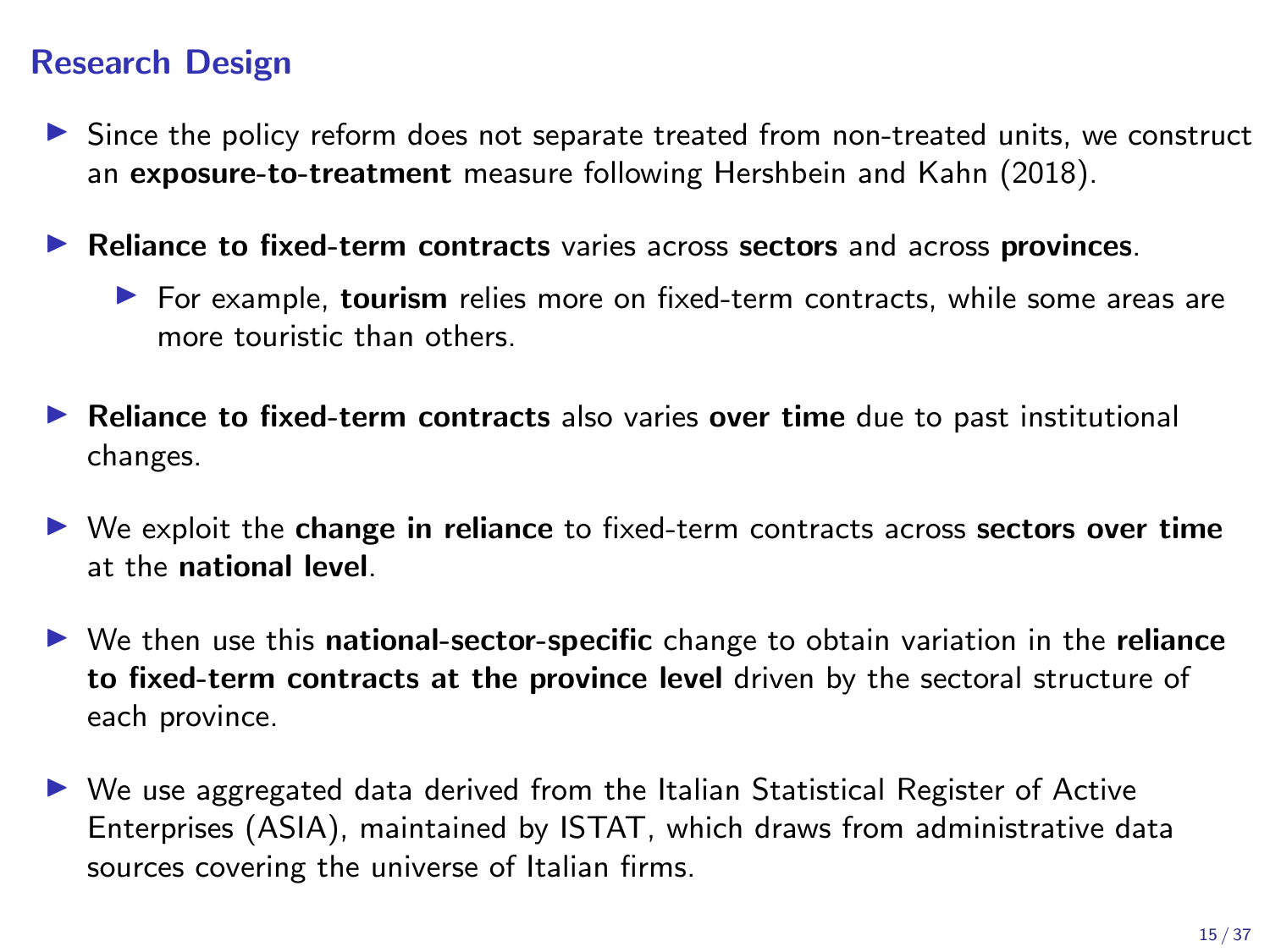### Exposure to Treatment-1

- Italy is characterized by frequent policy changes which generate time variation in the reliance to fixed-term contracts.
- $\blacktriangleright$  There are two policy reforms implemented before the reform of interest.
	- 1. In 2012 (Fornero labor law): restricted the use of temporary contracts leading to a drop in reliance to fixed term contracts.
	- 2. In 2014 (Jobs Act): relaxed the regulation leading to a sharp increase in reliance to fixed term contracts.
- Our exposure-to-treatment measure is the difference of the change in reliance across these two periods computed at the trough (2013) and peak years (2017).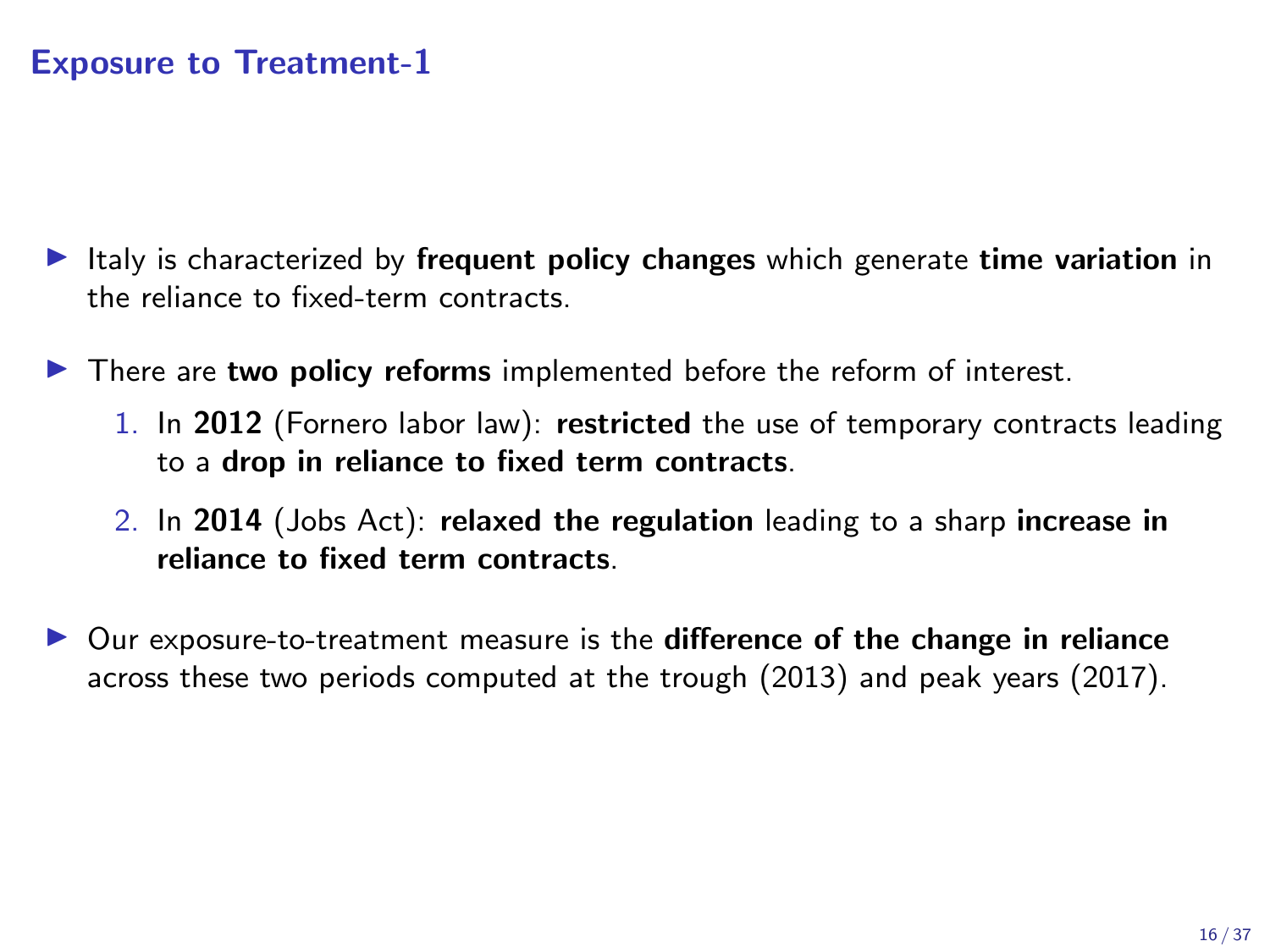### Defining the trough and the peak



Note: Own elaboration using aggregate ISTAT Labor Force Survey data available on http://dati.istat.it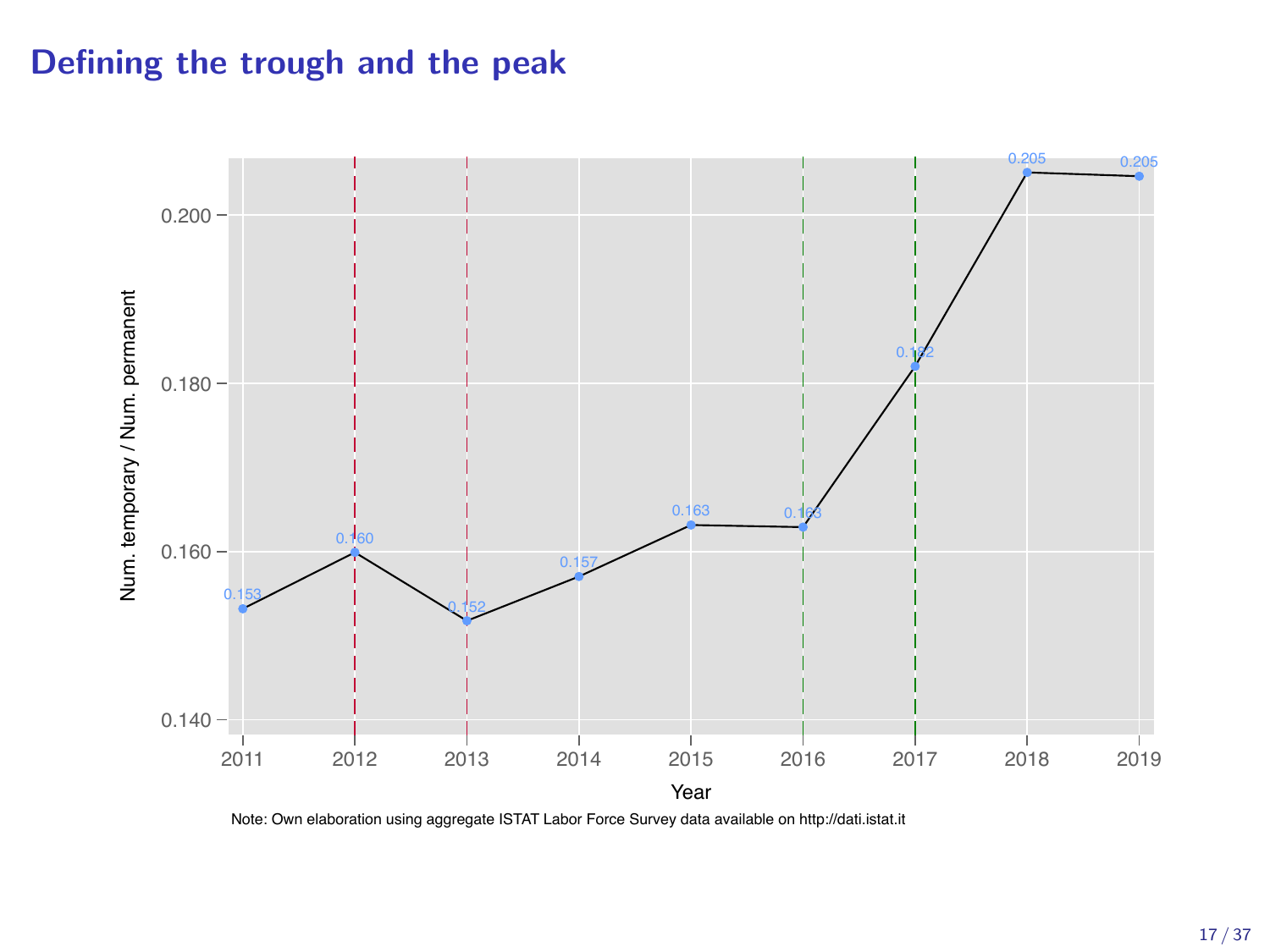### Exposure to Treatment-2

 $\triangleright$  More formally, the exposure-to-treatment measure is defined as follows:

$$
\exposure_p = \Delta \widehat{RF}_{p,2017} - \Delta \widehat{RF}_{p,2013}
$$
  
= 
$$
\sum_{s=1}^{S} \frac{e_{p,s,2011}}{e_{p,2011}} \Biggl\{ \Biggl[ ln(RF_{s,2017}) - ln(RF_{s,2016}) \Biggr] - \Biggl[ ln(RF_{s,2013}) - ln(RF_{s,2012}) \Biggr] \Biggr\}
$$
(1)

 $\triangleright$  A Bartik-type exposure-to-treatment measure plausibly exogenous with respect to local labor demand and skill requirements, to be used directly as the variable of interest in a reduced-form regression.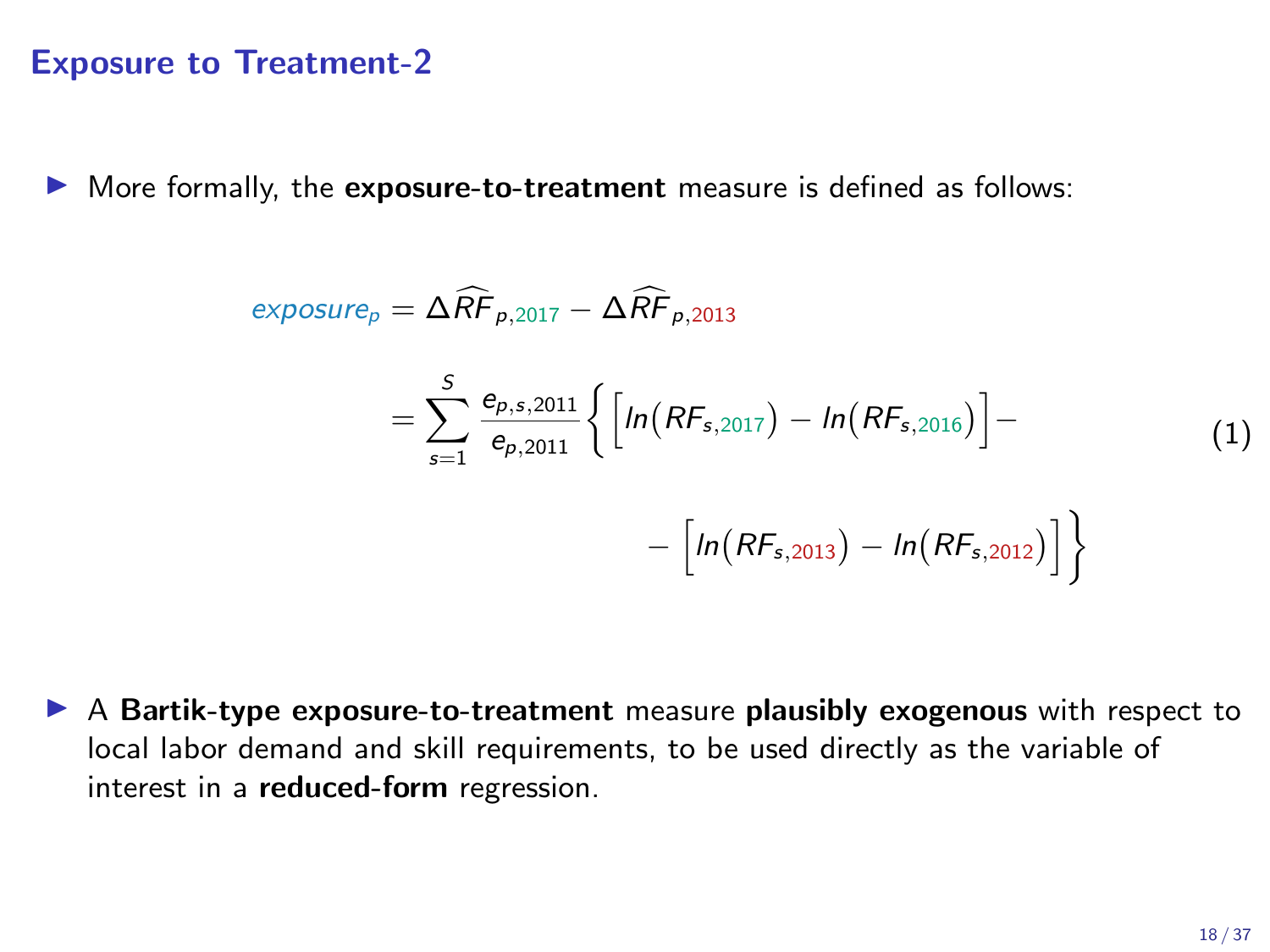### Change in reliance over time by province

 $\Delta \widehat{RD}^T$ <sub>p</sub>,2013 Annual growth rate of RD at trough



Projected relative demand growth: 3013-3012; projection ps weights: Total labor force 2011 min: - 079, p6 - 070, p26 - 067, p50 - 063, p76 - 068, p86 - 054 mair. 043

 $\widehat{\Delta RDF}_{p,2017}$ Annual growth rate of RD at peak



Projected relative demand growth: 3017-2016; projection ps weights: Total labor force 2011 min: 249, pb. 255, p25, 256, p35, 262, p75, 266, p95, 275 max: 284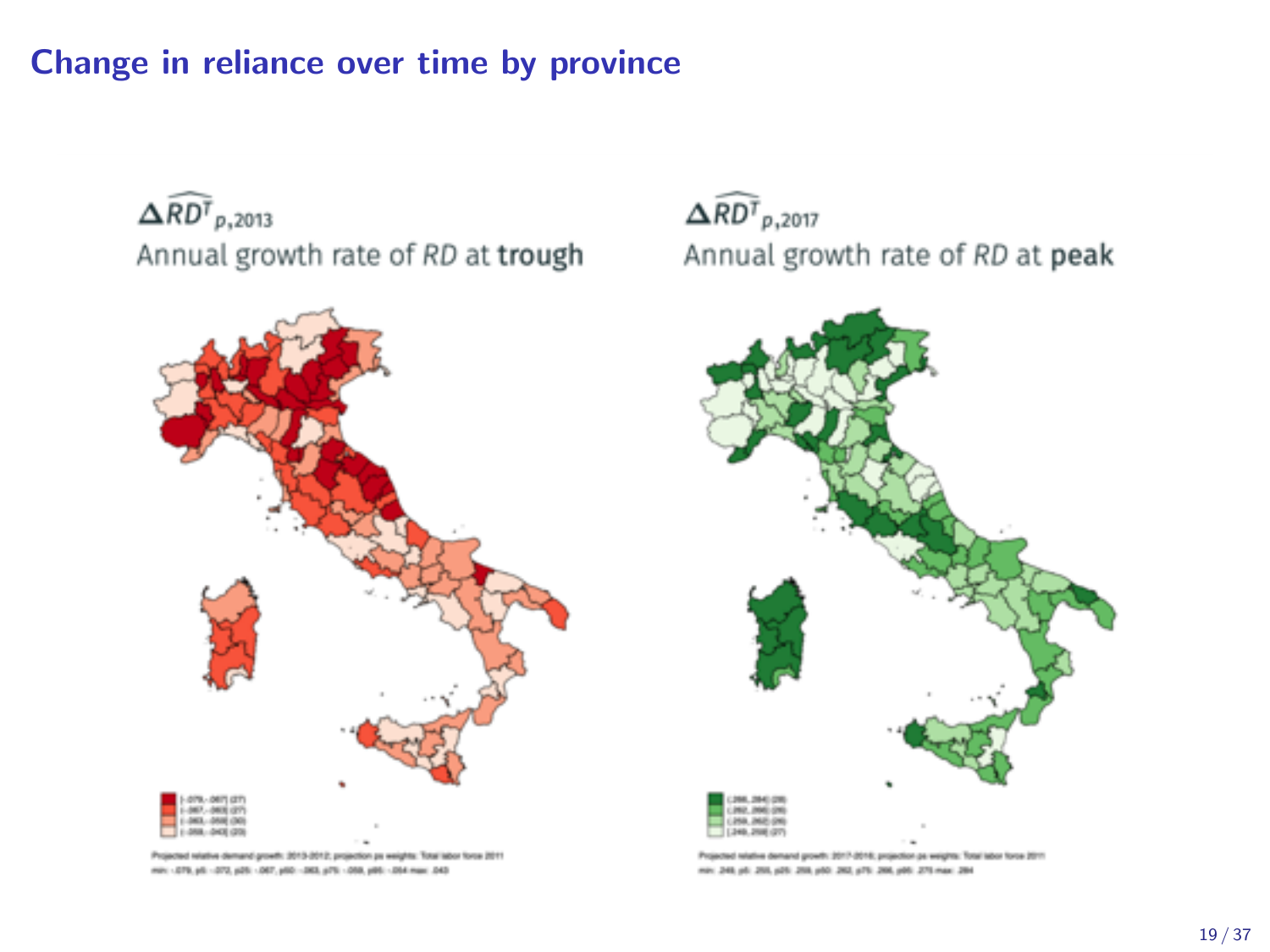Exposure-to-treatment by province

 $\mathit{exposure}_p =$  $\widehat{\Delta RDF}_{p,2017} - \widehat{\Delta RDF}_{p,2013}$ 



### Density of exposure<sub>p</sub>



Change in projected relative demand annual growth bewteen peak (2017-2016) and trough (2013-2012); projection min: 206, pli: 214, p25: 202, p50: 206, p70: 208, p95: 208 mar: 240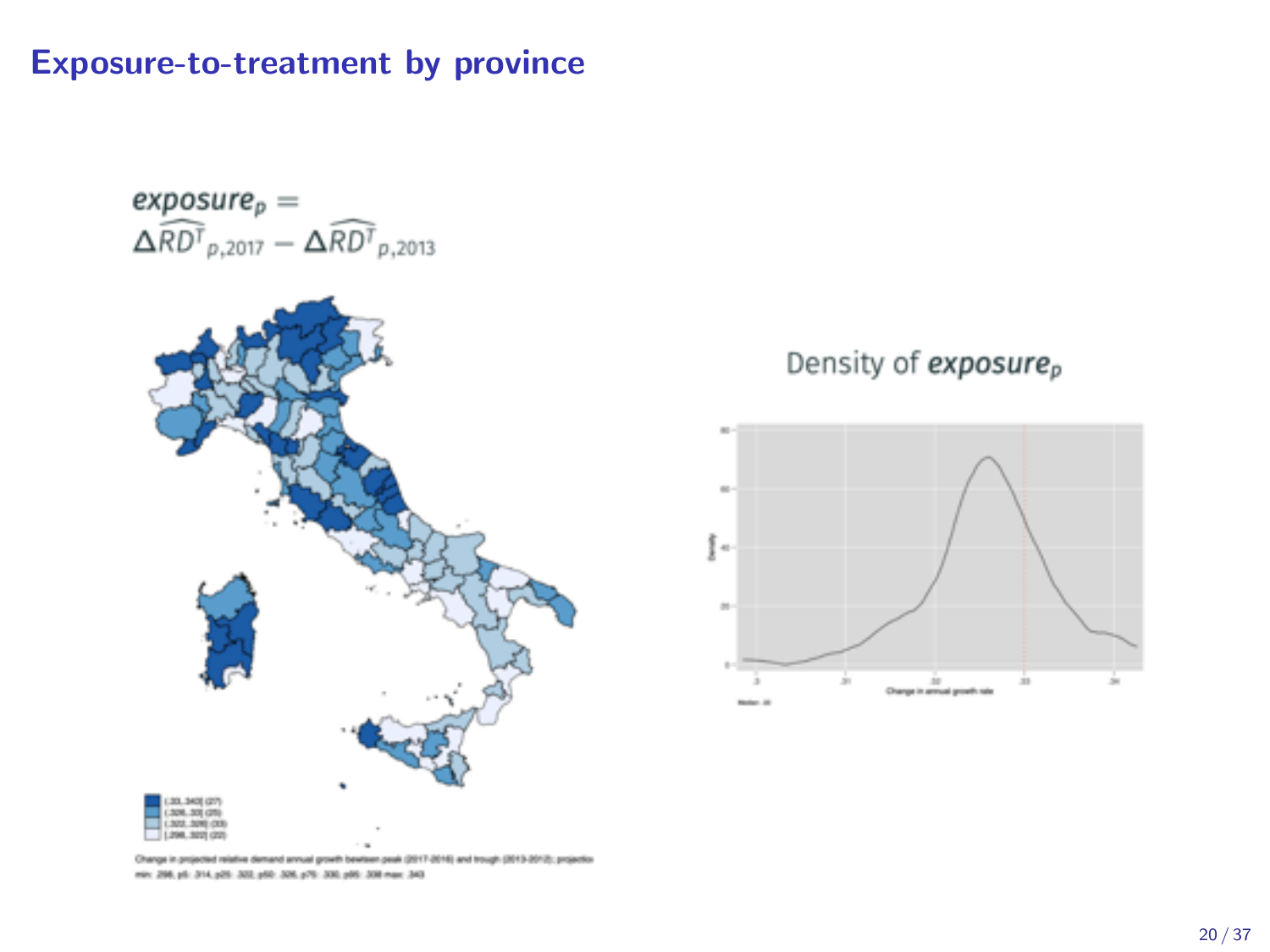### Regression Model

$$
Y_{\text{psot}}^k = \sum_{\tau \neq 2017Q1} \theta_{\tau} \times I[t = \tau] \times I[\text{exposure}_p \geq p50] + \alpha_p + \beta_s + \gamma_o + \delta_t + \epsilon_{\text{psot}}
$$

- $\blacktriangleright$   $Y_{\text{psot}}^k$  is the share of OJVs by province-sector-occupation at time *t* for a given requirement k.
- ▶ We collapse the 3,067,610 OJVs into 13,165 province-sector-occupation (*pso*) cells by 11 calendar quarters (*t*) from 2017:Q1 to 2019:Q3.
- $\triangleright$  The result is a panel dataset with 99,434 province-sector-occupation-quarter cells.
- $\blacktriangleright$  *I*[*exposure<sub>p</sub>*  $>$  *p*50] is an indicator variable equal to 1 when exposure-to-treatment is above its median; and 0 otherwise.
- $\triangleright \alpha_p$ ,  $\beta_s$ ,  $\gamma_o$ , and  $\delta_t$  are province, sector, occupation, and year-quarter fixed effects.
- ► SE's are **clustered** at province level p to address potential serial correlation within local units.
- $\triangleright$  Cells are weighted by the product of their total labor force in the last pre-reform year (2017) and their share of OJVs within each year-quarter.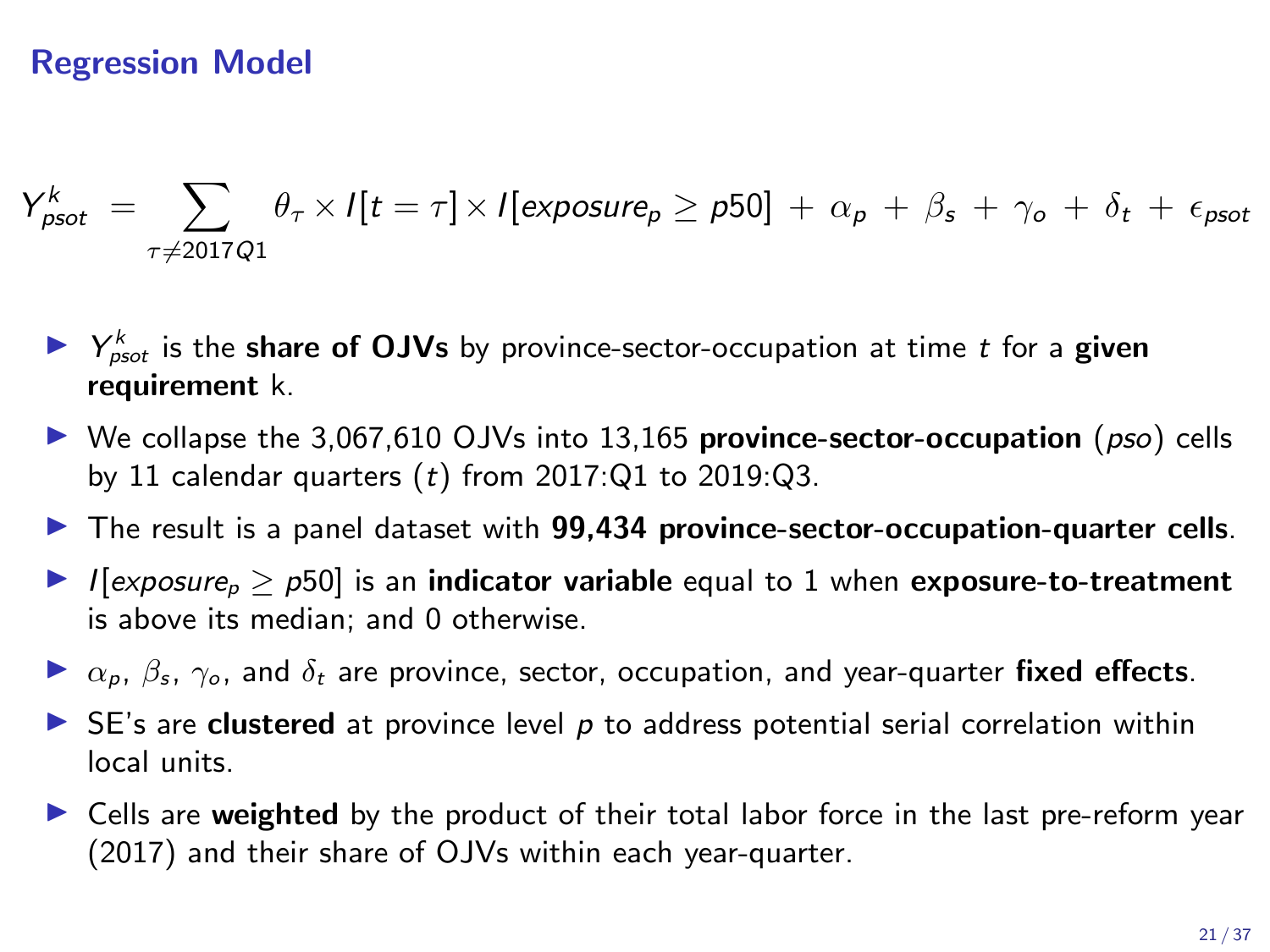### Identification

 $\blacktriangleright$  Identification relies on two assumptions:

- 1. parallel trend assumption (test for pre-trends, placebo test)
- 2. no anticipation assumption (change the reference period)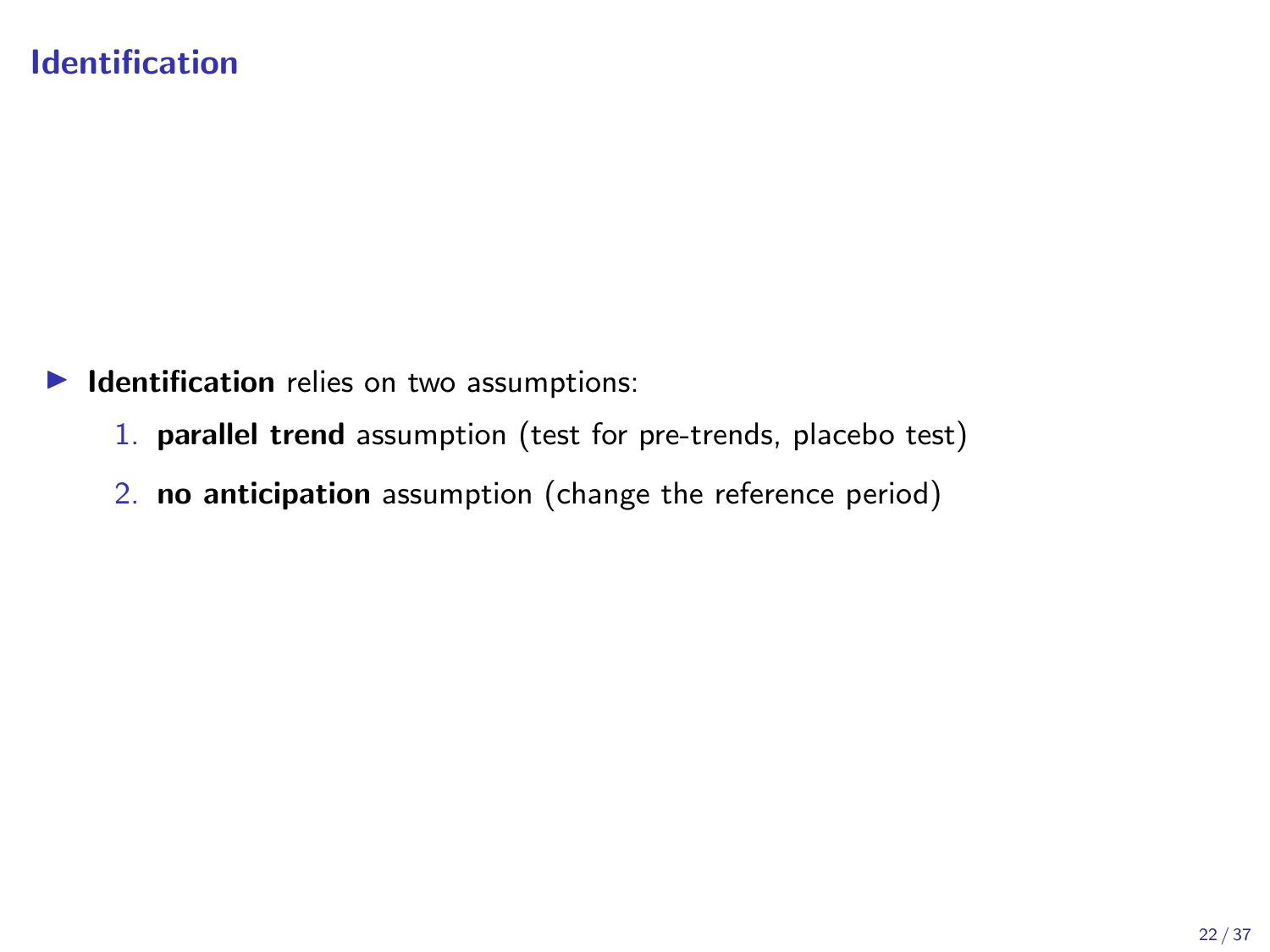### FTC hiring costs and labor demand – permanent vs. temporary



Temporary

- I Higher cost of hiring under FTC leads to higher demand for *permanent* and lower demand for *temporary* positions.
- $\triangleright$  25% increase in permanent positions and 13% reduction in temporary positions.
- Large degree of substitution.

Permanent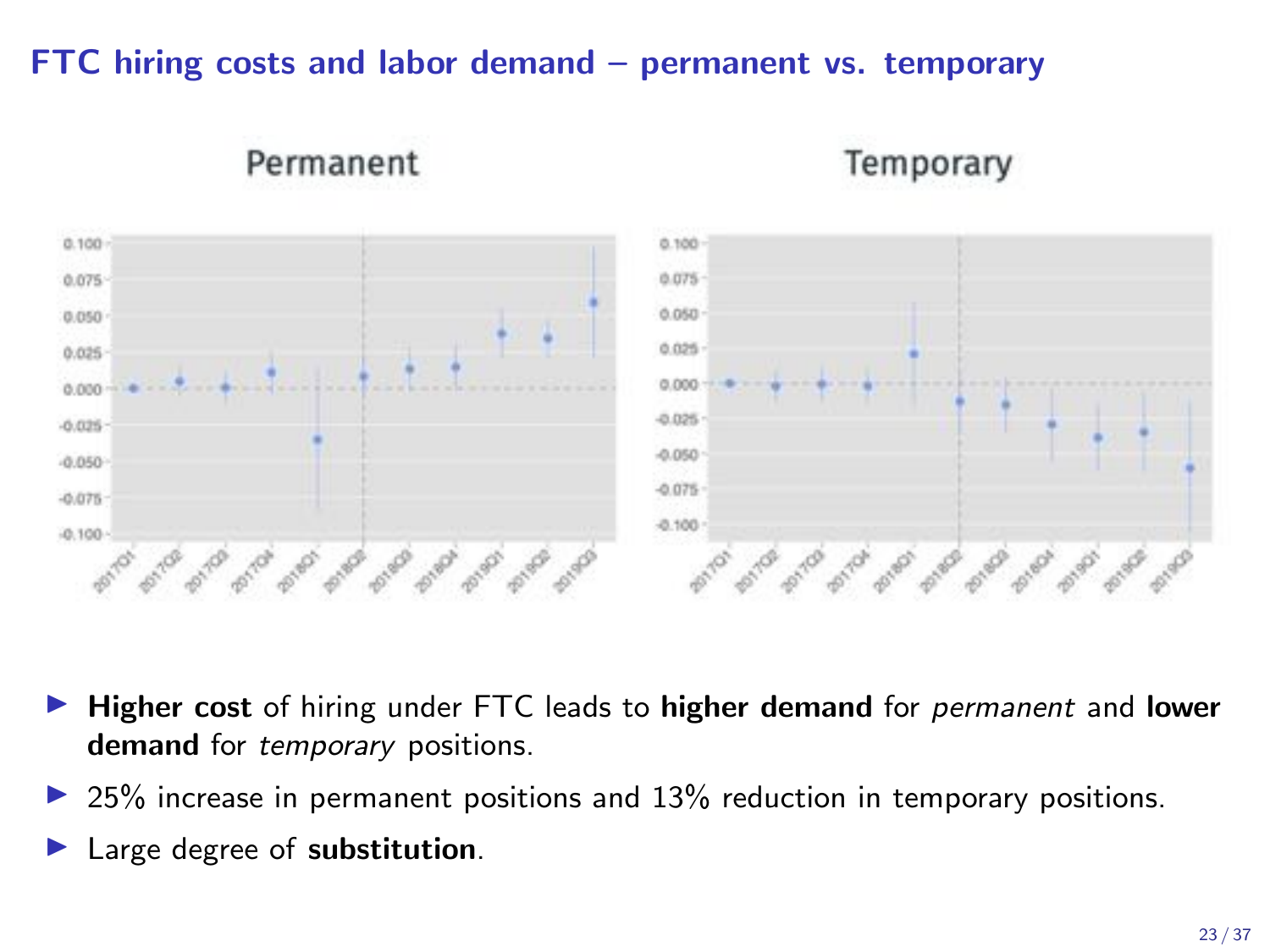### FTC hiring costs and labor demand – other contracts

### Self-employed

## Internship



 $\triangleright$  No effects on other types of contracts.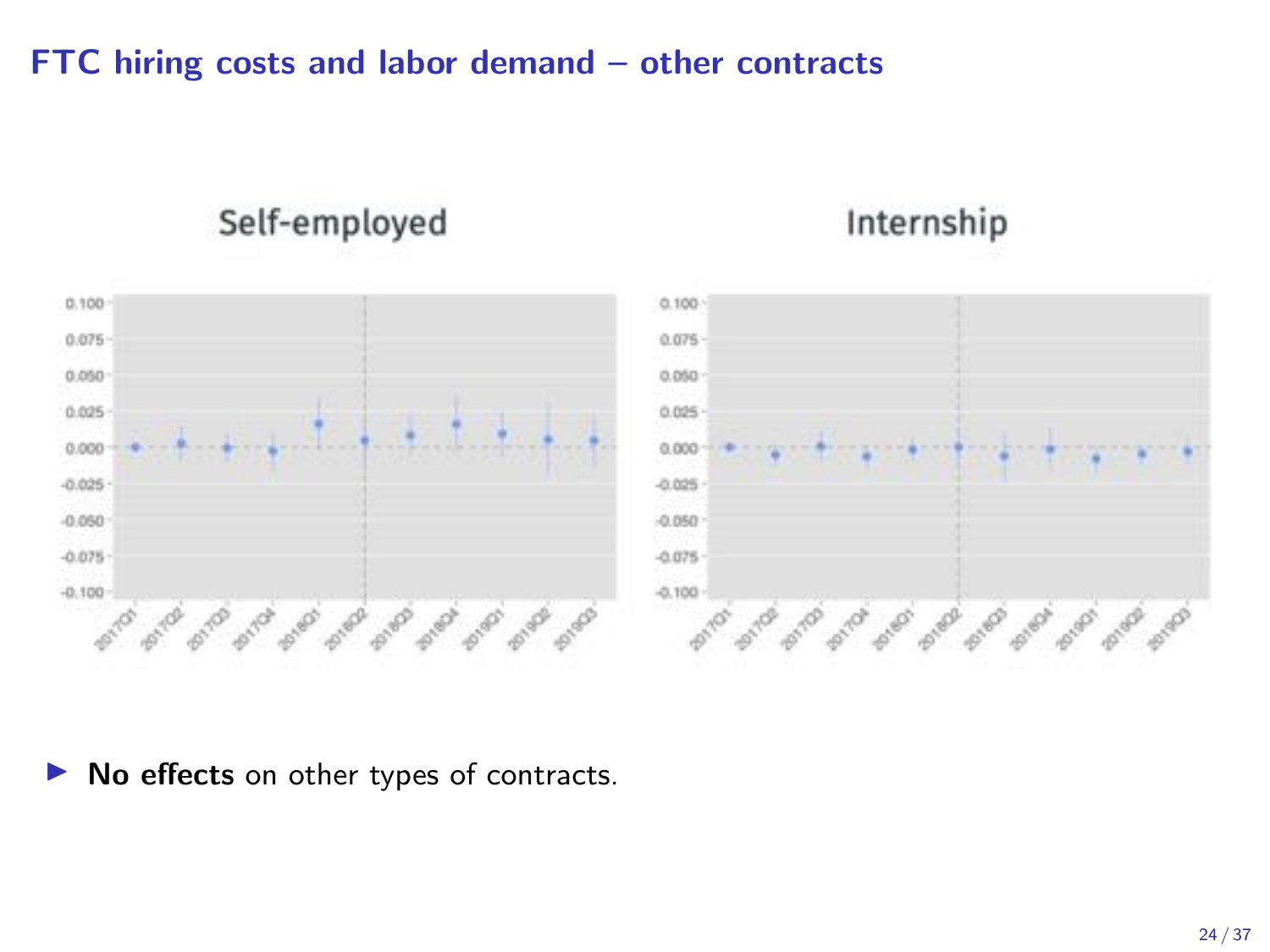### Placebo-1

### Permanent

## Temporary

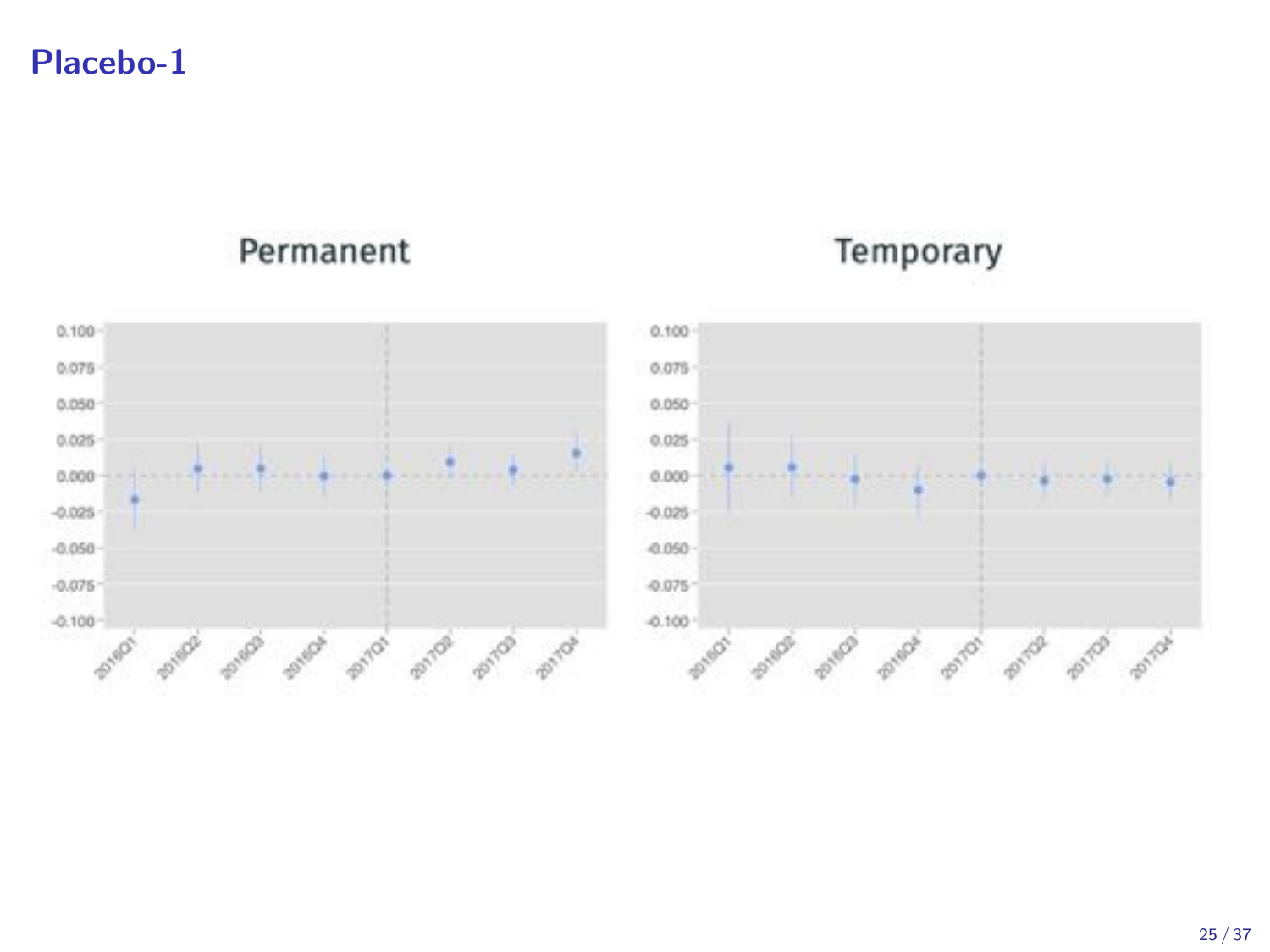Placebo-2

## Self-employed

# Internship



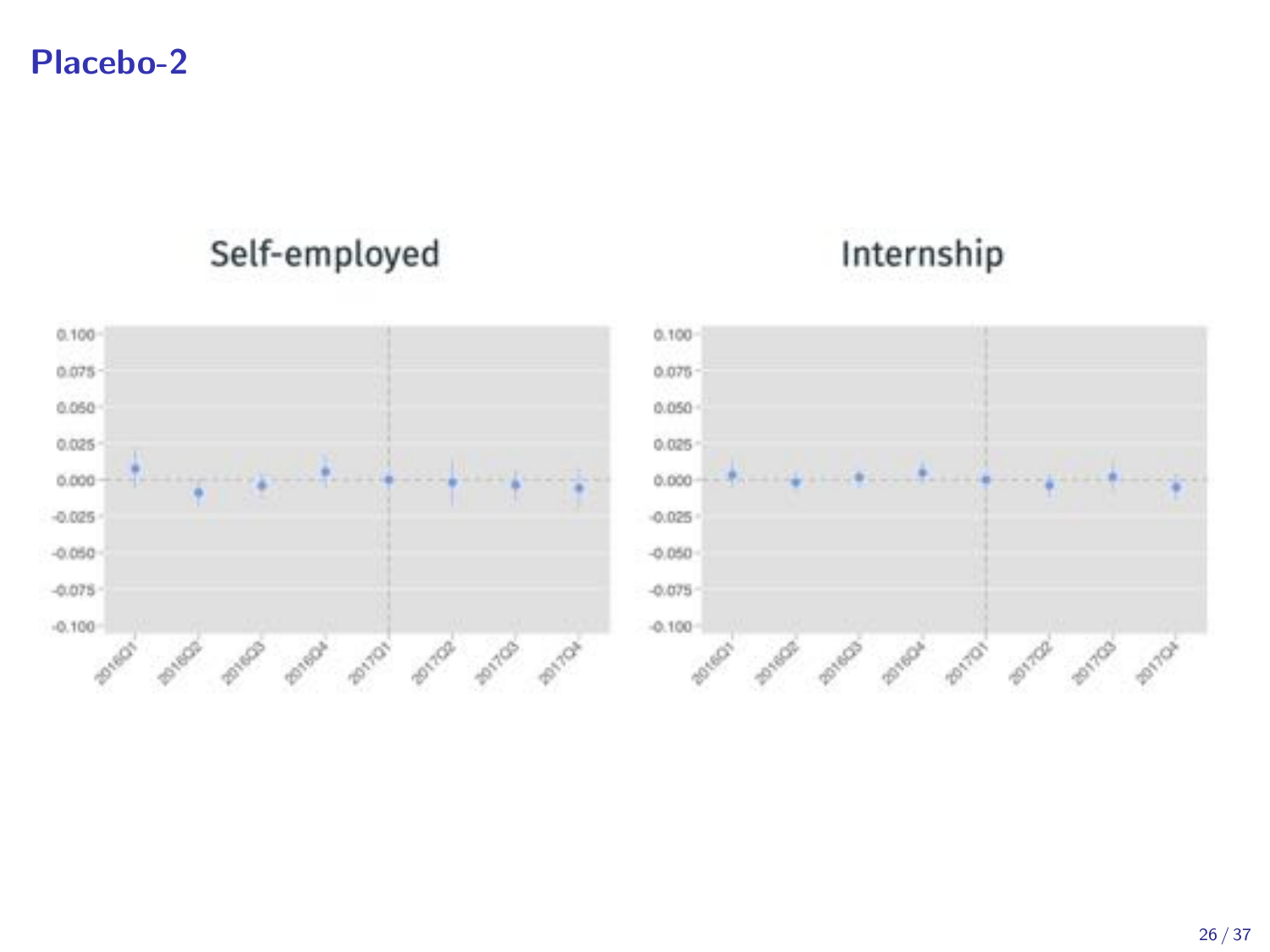### Results on skill requirements

 $\triangleright$  Drop in demand for temporary workers affecting:

- 1. low educated
- 2. without prior experience
- 3. with high experience

Increase in demand for permanent workers affecting;

- 1. high educated (immediately)
- 2. low educated (with delay)
- 3. with high experience
- Experienced workers do not seem to face a drop in demand (substitution).
- $\blacktriangleright$  Low educated workers face a drop in demand at least in the short-term.
- $\blacktriangleright$  Those without prior experience are mostly affected.
- $\blacktriangleright$  There is also an increase in specific skill requirements for permanent positions (cognitive, computer, management and social skills) –  $(upskilling)$ .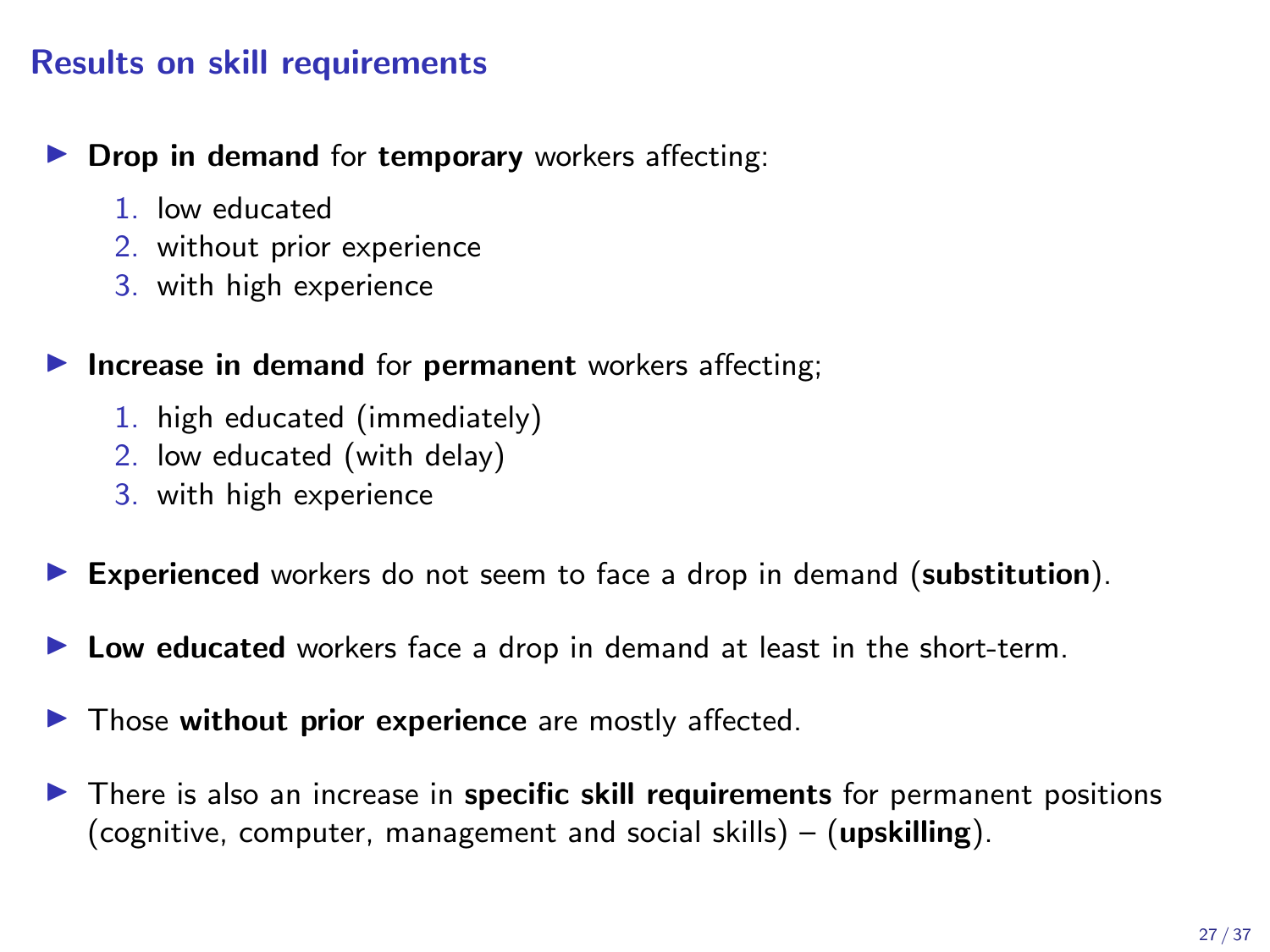Demand for low educated workers – permanent vs. temporary

## Up to Secondary Education

### Permanent

Temporary

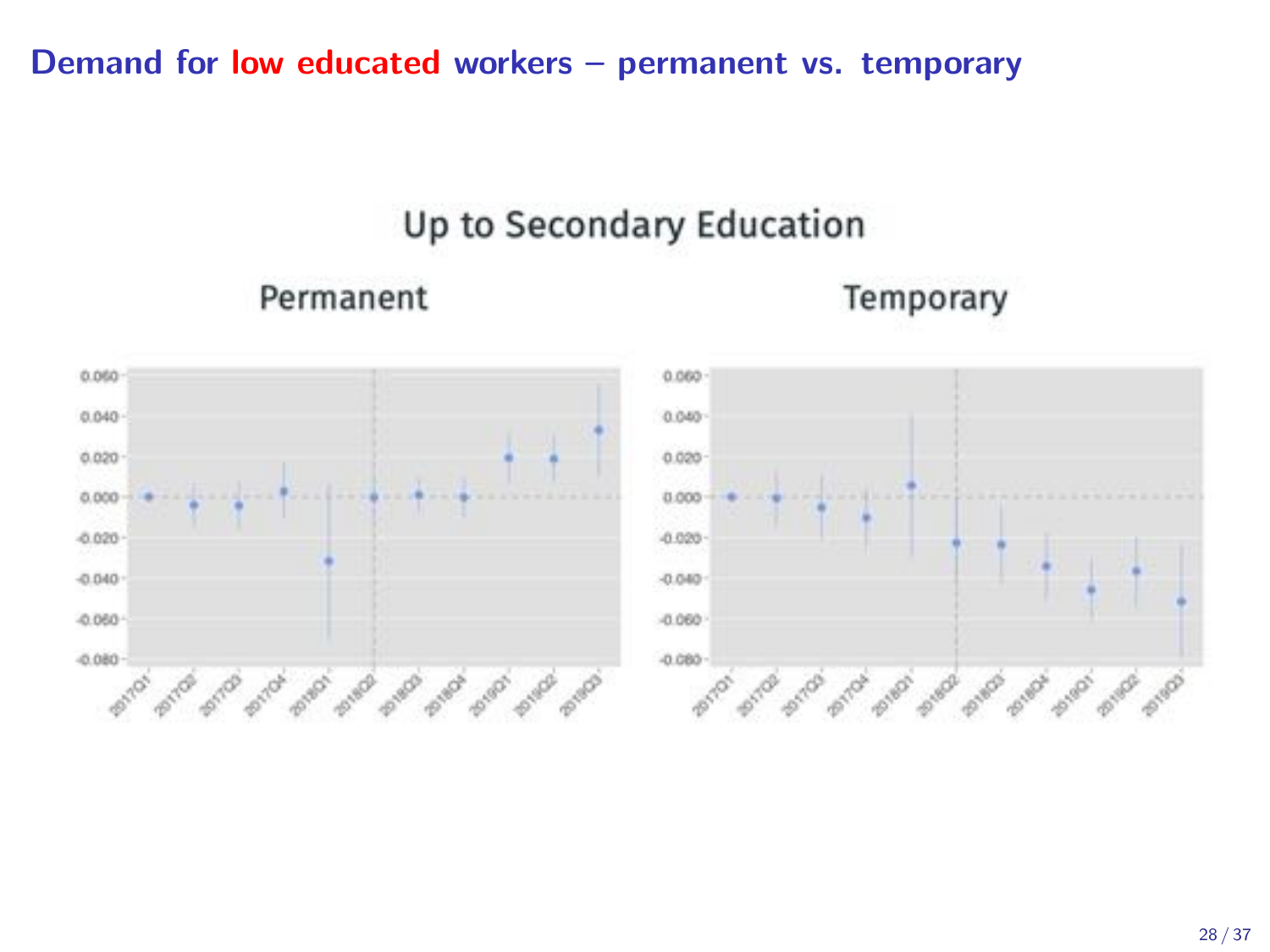### Demand for high educated workers – permanent vs. temporary

## **Post-Secondary Education**

### Permanent

### Temporary



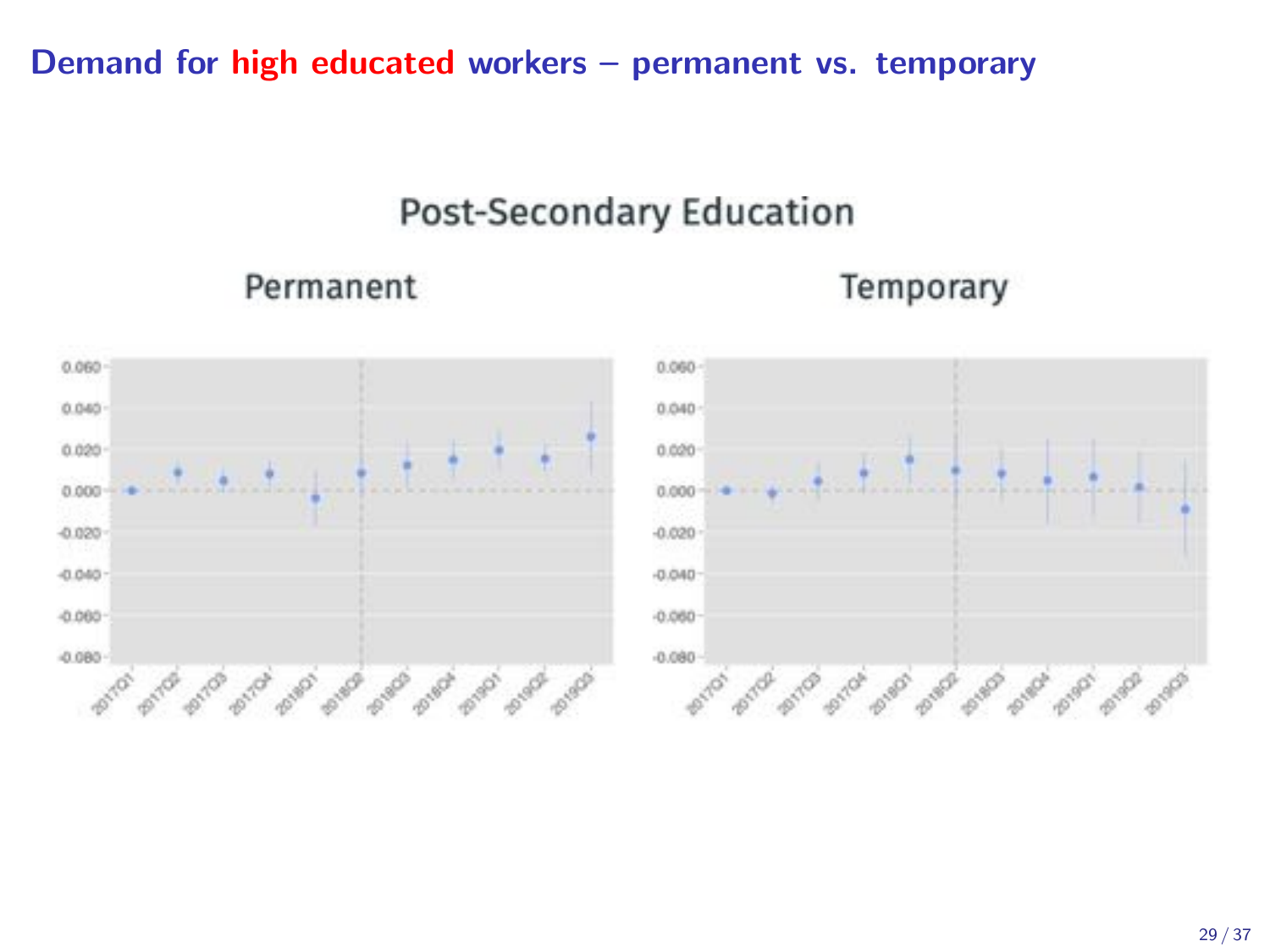Demand for workers without prior experience – permanent vs. temporary

## Low Experience (up to 1 years)

Permanent

Temporary



30 / 37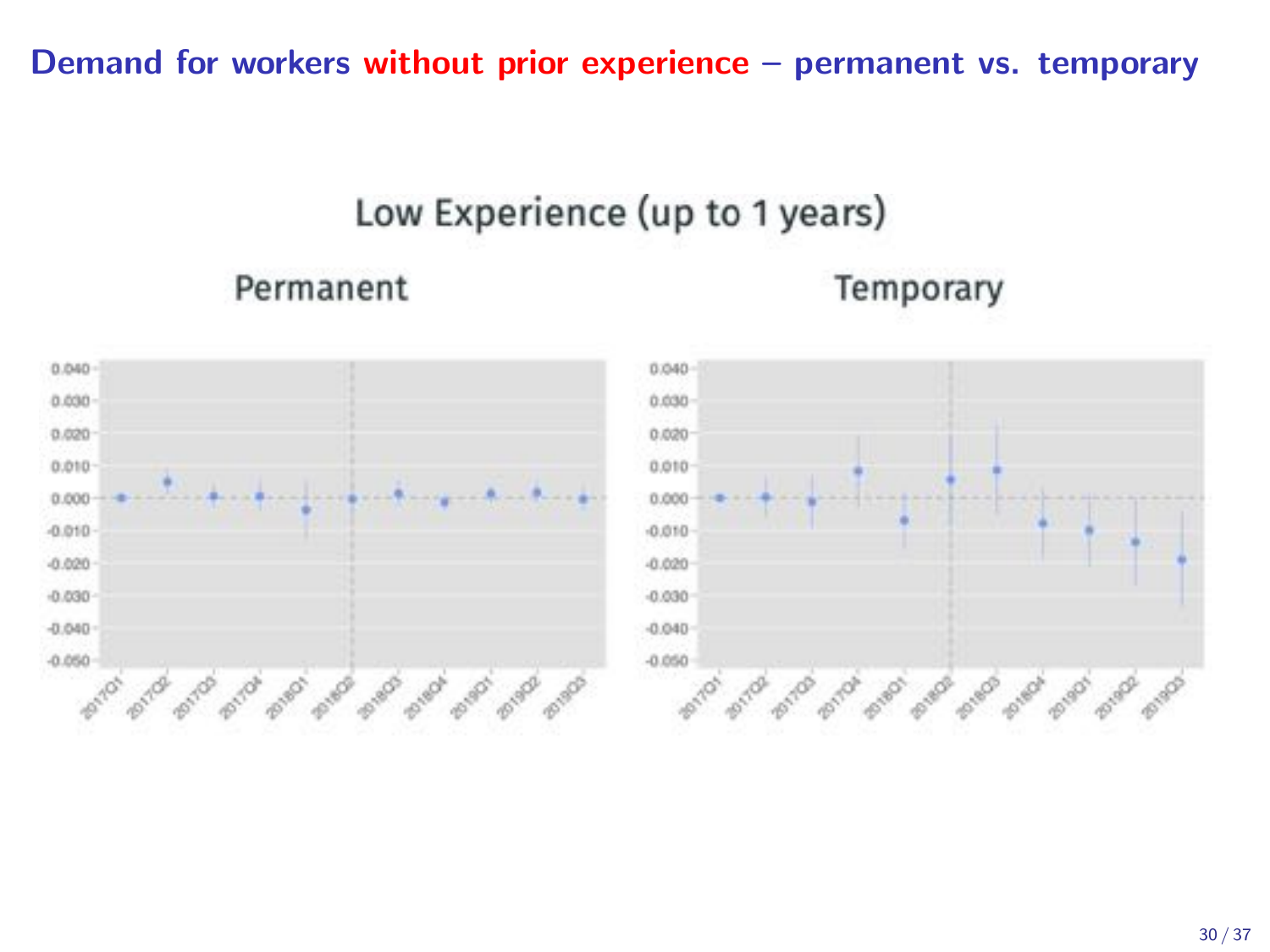Demand for workers with some experience – permanent vs. temporary

## Mid Experience (1-2 years)

### Permanent

### Temporary

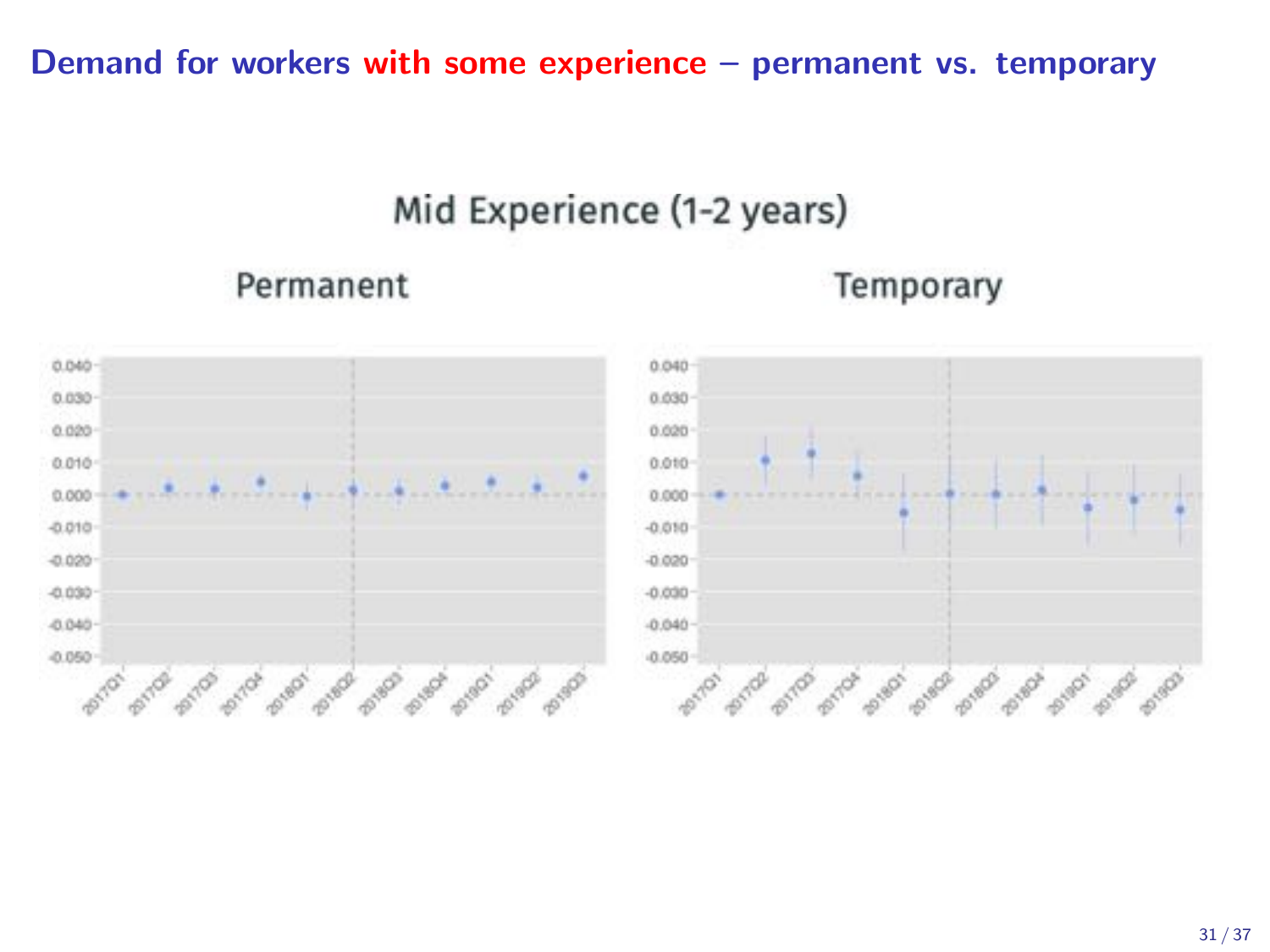Demand for workers with experience – permanent vs. temporary

## High Experience (2+ years)

Permanent

Temporary

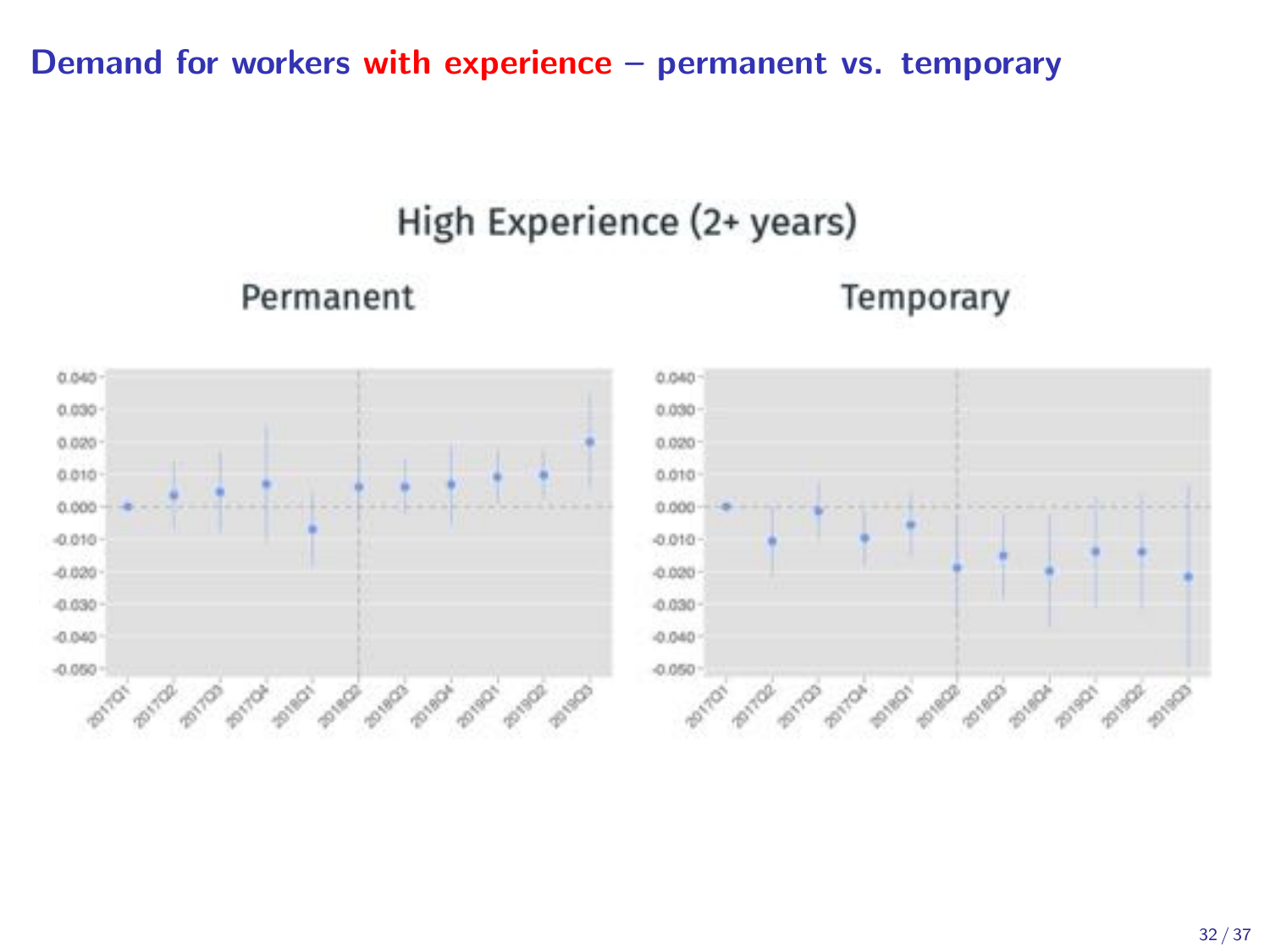### Demand for workers with cognitive skills – permanent vs. temporary

# Cognitive skills

### Permanent





#### 33 / 37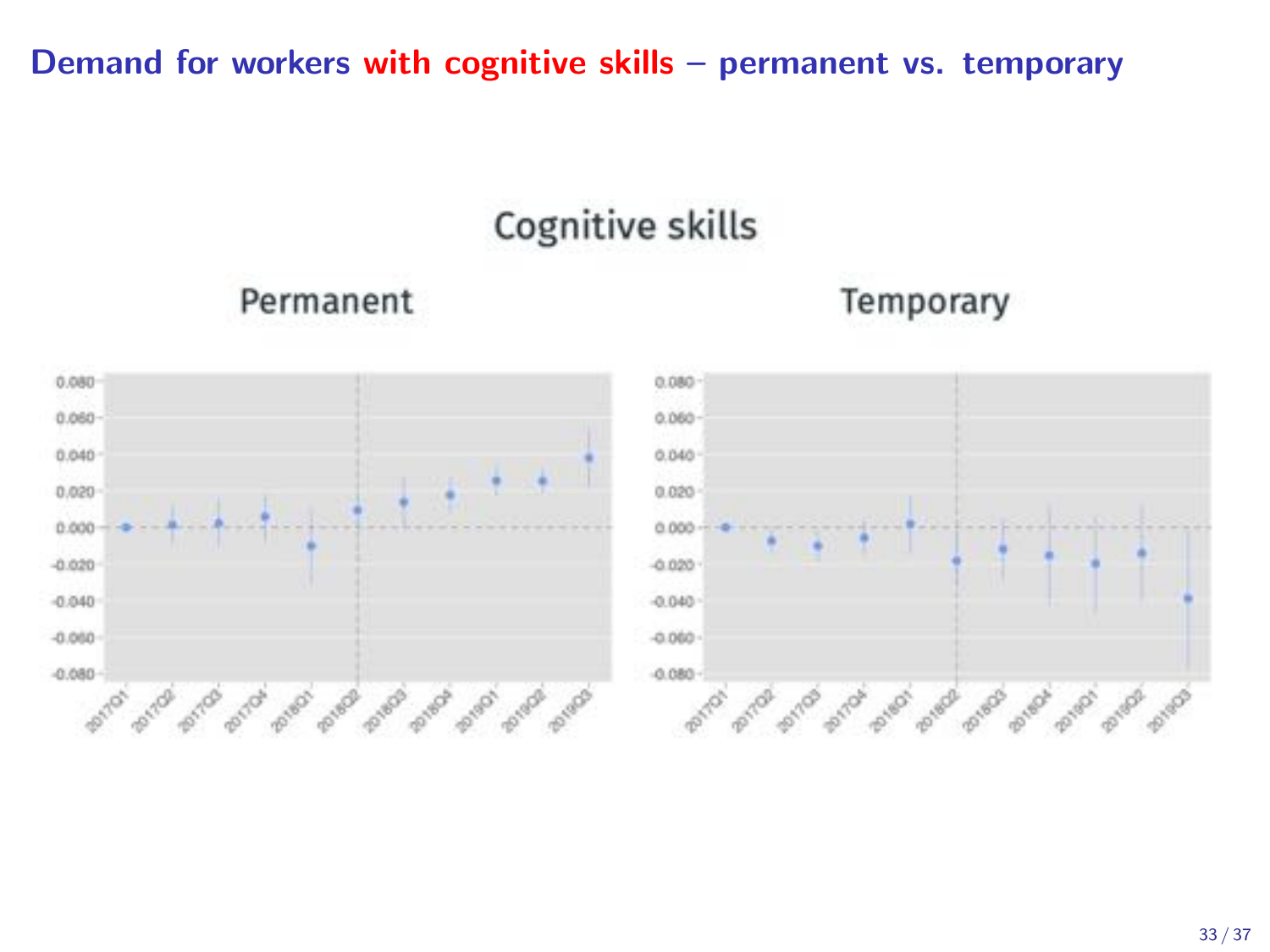### Demand for workers with computer skills – permanent vs. temporary

## Computer skills

### Permanent

### Temporary

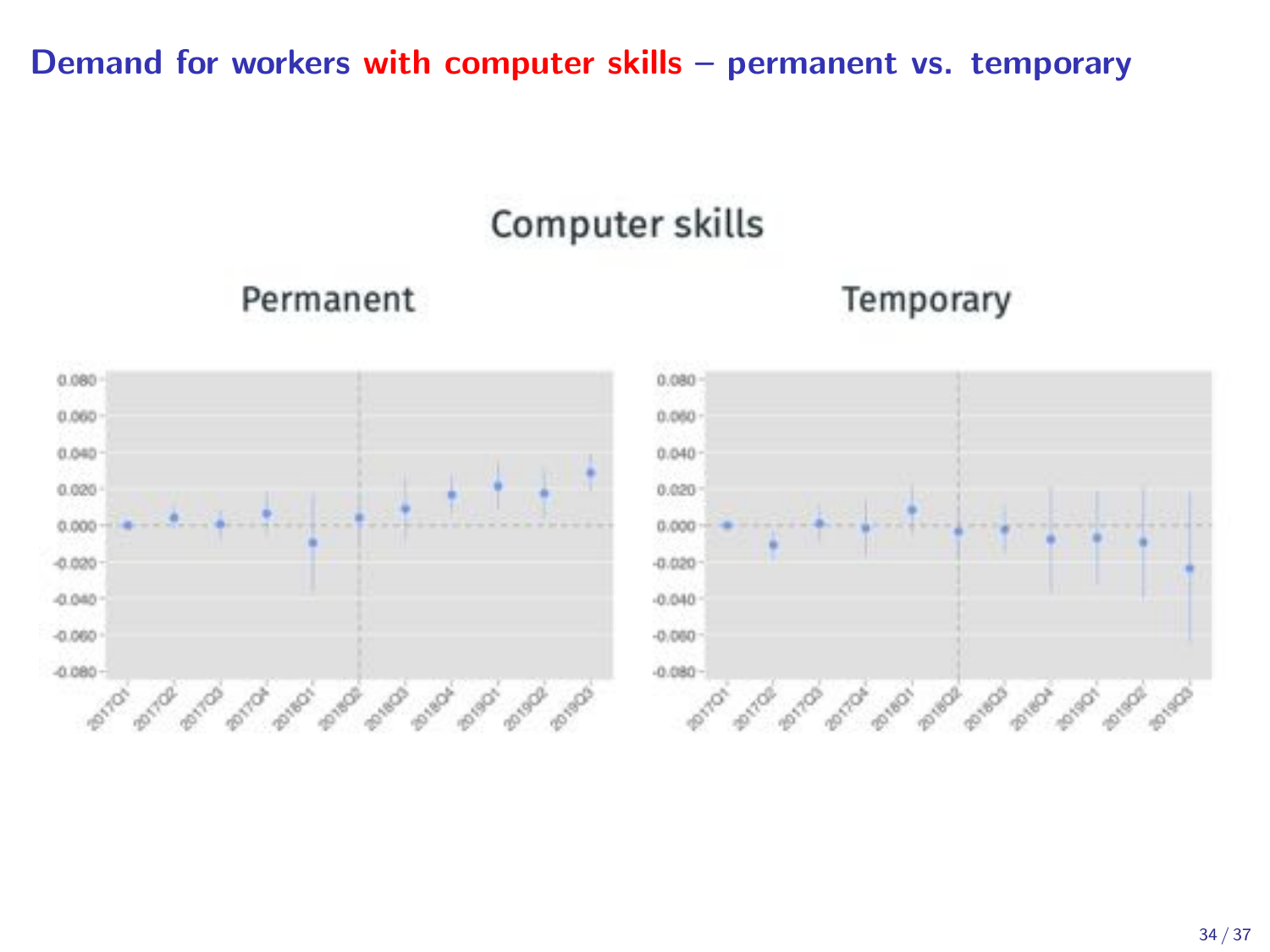### Demand for workers with management skills – permanent vs. temporary

## Management skills

Permanent



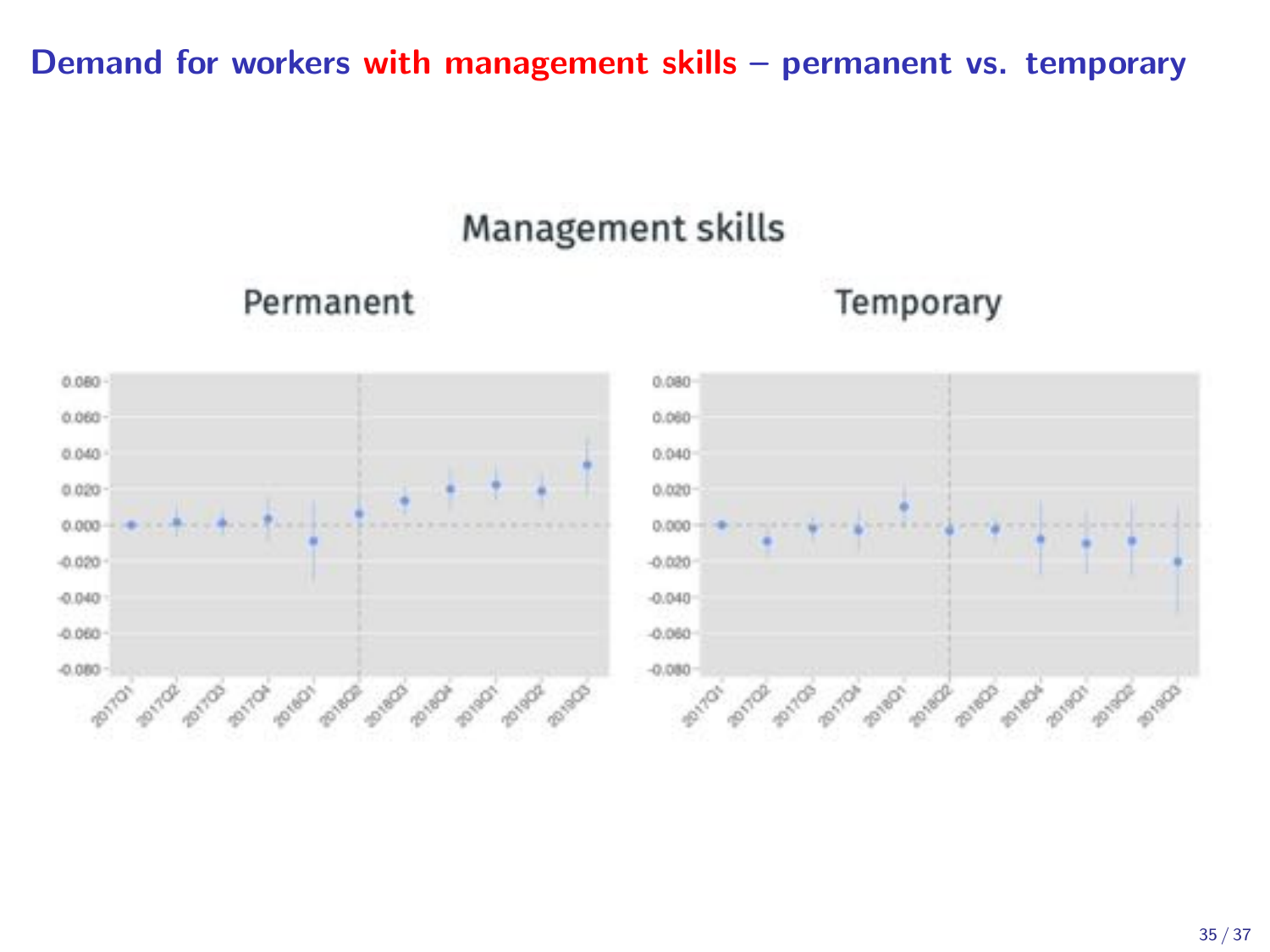### Demand for workers with social skills – permanent vs. temporary

Social skills



Permanent



Temporary

#### 36 / 37